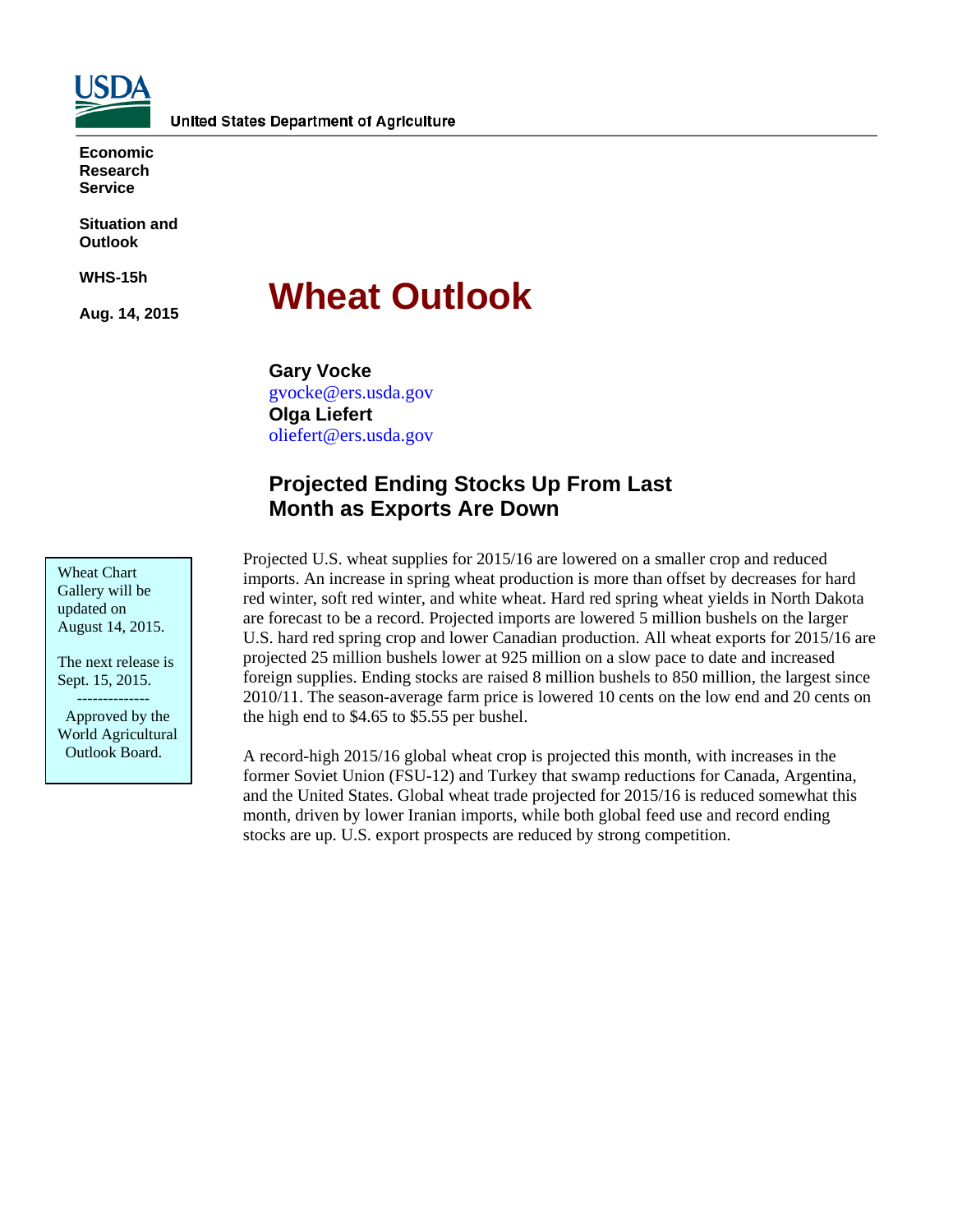## *Projected Ending Stocks for 2015/16 Are up Month to Month*

Ending stocks of wheat for 2015/16 are projected to be up 8 million bushels from July and up 97 million bushels from 2014/15, as total supplies increase more than total use year to year. Total wheat supplies for 2015/16 are projected down 17 million bushels from July because of lower production and lower imports. Total projected use is down 25 million bushels from July with lower exports.

### *Winter Wheat Production*

The forecast of 2015 winter wheat production, at 1,438 million bushels, is down 18 million bushels from July, but up 60 million bushels from 2014. Expected planted and harvested areas are unchanged from July. Expected harvested area is 33.3 million acres, up 1.0 million acres from last year as a higher harvest-to-planted ratio offset a lower planted area. The U.S. winter wheat yield is forecast at 43.2 bushels per acre, down 0.5 from July, but up 0.6 bushels from the previous year.

### *Winter Wheat Production Estimates by Class*

Hard red winter (HRW) production is forecast at 856 million bushels, down 10 million bushels from July with lower yields. HRW production is up 118 million bushels from a year ago with larger harvested area and higher yields. Planted and harvested areas are unchanged from July. Forecast planted area, harvested area, and yield and year-to-year changes for 2015 from 2014 are 29.6 million acres, down 0.9 million acres; 23.6 million acres, up 1.7 million acres; and 36.3 bushels per acre, up 2.6 bushels per acre, respectively.

Soft red winter (SRW) production is forecast at 389 million bushels, down 4 million bushels from July with lower yields and down 66 million bushels from last year. SRW production is forecast smaller than a year ago because of harvested area and a lower yield. Planted and harvested areas are unchanged from July. Forecast planted area, harvested area, and yield and year-to-year changes for 2015 from 2014 are 7.6 million acres, down 0.9 million acres; 6.4 million acres, down 0.7 million acres; and 60.4 bushels per acre, down 3.2 bushels per acre, respectively.

White winter wheat production for 2015 is forecast to total 193 million bushels, down 2 million bushels from July, but up 9 million bushels from a year ago. Planted and harvested areas are unchanged from July. The planted and harvested areas, production, and yield for white winter wheat were as follows (hard white winter = HWW and soft white winter  $=$  SWW):

| 2015                           | <b>HWW</b> | <b>SWW</b> |
|--------------------------------|------------|------------|
| Planted area (million acres)   | 0.364      | 3.079      |
| Harvested area (million acres) | 0.319      | 2.958      |
| Yield (bushels/acre)           | 39.2       | 61.1       |
| Production (million bushels)   | 12.49      | 180.88     |
| 2014                           | <b>HWW</b> | <b>SWW</b> |
| Planted area (million acres)   | 0.383      | 3.047      |
| Harvested area (million acres) | 0.325      | 2.897      |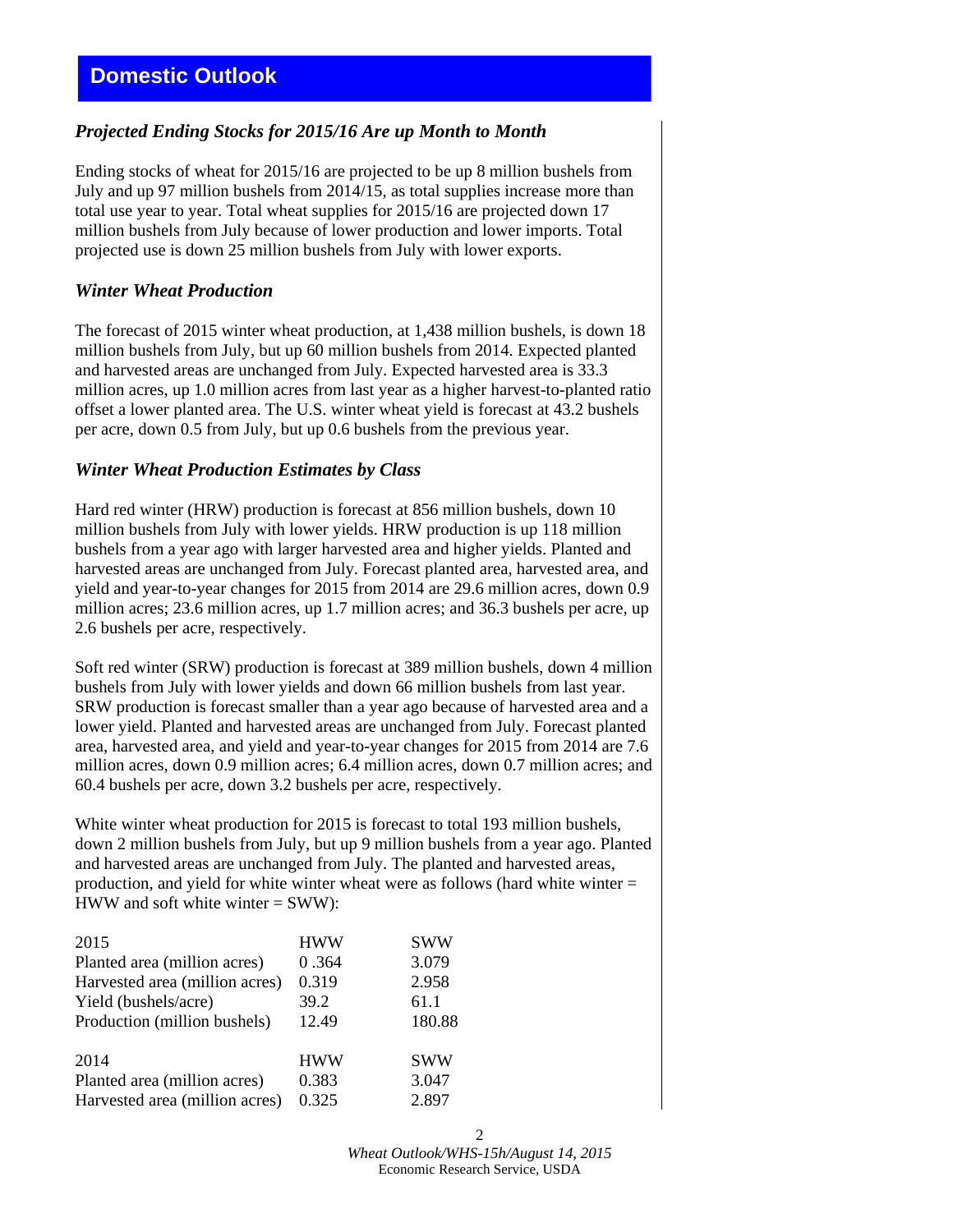## **Domestic Outlook**

| Yield (bushels/acre)         | 35.4  | 59.6   |
|------------------------------|-------|--------|
| Production (million bushels) | 11.50 | 172.80 |

#### *Spring Wheat Production Estimates by Class*

Hard red spring (HRS) production is forecast at 576 million bushels, up 3 million bushels from July and up 20 million bushels from 2014 with larger harvested area and higher yield year to year. Planted and harvested areas are unchanged from July. Forecast planted area, harvested area, and yield and year-to-year changes for 2015 are, respectively, 12.6 million acres (up 0.4 million), 12.4 million acres, (up 0.4 million), and 46.5 bushels per acre (up 0.2 bushels).

White spring production is estimated to total 45.0 million bushels, up 1.4 million from July and up 5.5 million bushels from 2014. Planted and harvested areas are unchanged from July. The planted and harvested areas, production, and yield for white spring wheat are as follows (hard white spring  $=$  HWS and soft white spring  $=$ SWS):

| 2015                           | <b>HWS</b> | SWS        |
|--------------------------------|------------|------------|
| Planted area (million acres)   | 0.16       | 0.698      |
| Harvested area (million acres) | 0.155      | 0.679      |
| Yield (bushels/acre)           | 66.3       | 51.2       |
| Production (million bushels)   | 10.26      | 34.74      |
|                                |            |            |
| 2014                           | <b>HWS</b> | <b>SWS</b> |
| Planted area (million acres)   | 0.140      | 0.638      |
| Harvested area (million acres) | 0.134      | 0.615      |
| Yield (bushels/acre)           | 66.7       | 49.7       |
| Production (million bushels)   | 8.943      | 30.552     |

Durum wheat production is forecast to total 77 million bushels, up 1 million from July and up 24 million bushel. Forecast planted area, harvested area, yield, and year to year changes from a year ago. Planted and harvested areas are unchanged from July. Forecast planted area, harvested area, and yield and year-to-year changes for 2015 are, respectively, 1.95 million acres (up 0.56 million), 1.91 million acres, (up 0.57 million), and 40.2 bushels per acre (up 0.5 bushels).

Desert durum production in California and Arizona is forecast at 19.5 million bushels for 2015, unchanged from July. This production is greater than the 10.6 million bushels in 2014.

#### *Projected 2015/16 Total Utilization*

Total U.S. wheat use for 2015/16 is projected down 25 million bushels from July because of lower exports, but up 156 million bushels from 2014/15. Food use is projected at 967 million bushels, unchanged from July, but up 9 million from the last year as consumption grows with population. Feed and residual use is projected at 200 million bushels, unchanged from July, but up from the 115 million bushels estimated for 2014/15. Feed and residual use is up year to year with larger supplies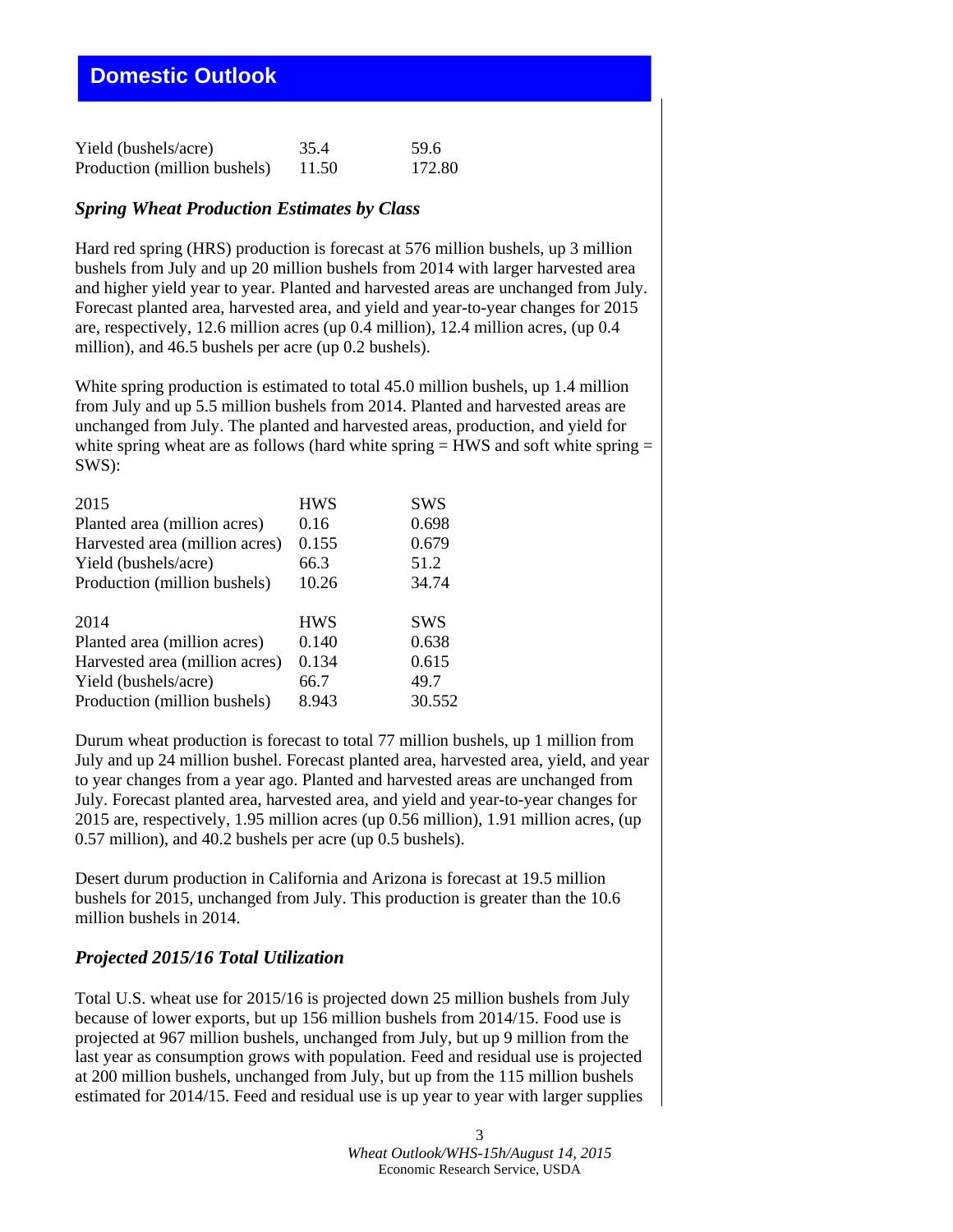## **Domestic Outlook**

and concerns about the milling quality of this year's crop because of excessive rainfall in some regions. Exports are projected at 925 million bushels, down 25 million bushels from July based on slow sales to date and increased foreign supplies. Projected exports are up 71 million bushels from 2014/15 as continuing large supplies in major world export competitor countries and relatively high U.S. prices are expected to limit U.S. exports below the 5-year average. Thus, ending stocks for 2015/16 are projected at 850 million bushels, up 8 million bushels from July and up 97 million bushels from 2014/15. Projected 2015/16 stocks are the highest since 2010/11.

### *Class Trade Changes From July for 2015/16*

HRS imports are lowered 5 million bushels, based on larger HRS crop and lower Canadian supplies.

### *Projections for 2015/16 by Class*

HRW, HRS, and SRW ending stocks for 2015/16 are projected up year to year. Projected HRW ending stocks are 364 million bushels, up 24 percent from 2014/15, as the larger supplies due to higher beginning stocks and higher production exceeds both higher domestic uses and exports. Projected HRS ending stocks are 232 million bushels, up 9 percent from 2014/15, as larger supplies exceed higher expected utilization. HRS supplies are up because reduced imports are more than offset by higher beginning stocks and larger production. HRS utilization is up year to year as the expected increase in exports is larger than the expected decrease in domestic uses. Projected SRW ending stocks are 166 million bushels, up 8 percent from 2014/15, as total use is expected to drop more than expected supplies. SRW supplies are expected down because higher beginning stocks and imports are more than offset by reduced production. Lower SRW domestic use is only slightly offset by higher exports.

White and durum ending stocks for 2015/16 are projected down year to year. Projected white ending stocks are 63 million bushels, down 5 percent from 2014/15, as higher domestic and export uses are expected to exceed higher beginning stocks and higher production. Projected durum ending stocks are 25 million bushels, down 5 percent from 2014/15, as higher uses exceed larger supplies.

#### *2015/16 Price Range Projection*

The 2015/16 season-average farm price range is projected at \$4.65 to \$5.55, down from \$4.75 to \$5.75 per bushel for July. The midpoint of the August range is below the \$5.99 per bushel estimated for 2014/15.

### *Minor Changes for 2014/15*

There are minor trade and food use changes for 2014/15. The U.S. Census Bureau provided revisions for calendar year 2014. Food use changes are based on the mill grind report released this month by USDA's National Agricultural Statics Service for the second quarter of 2015.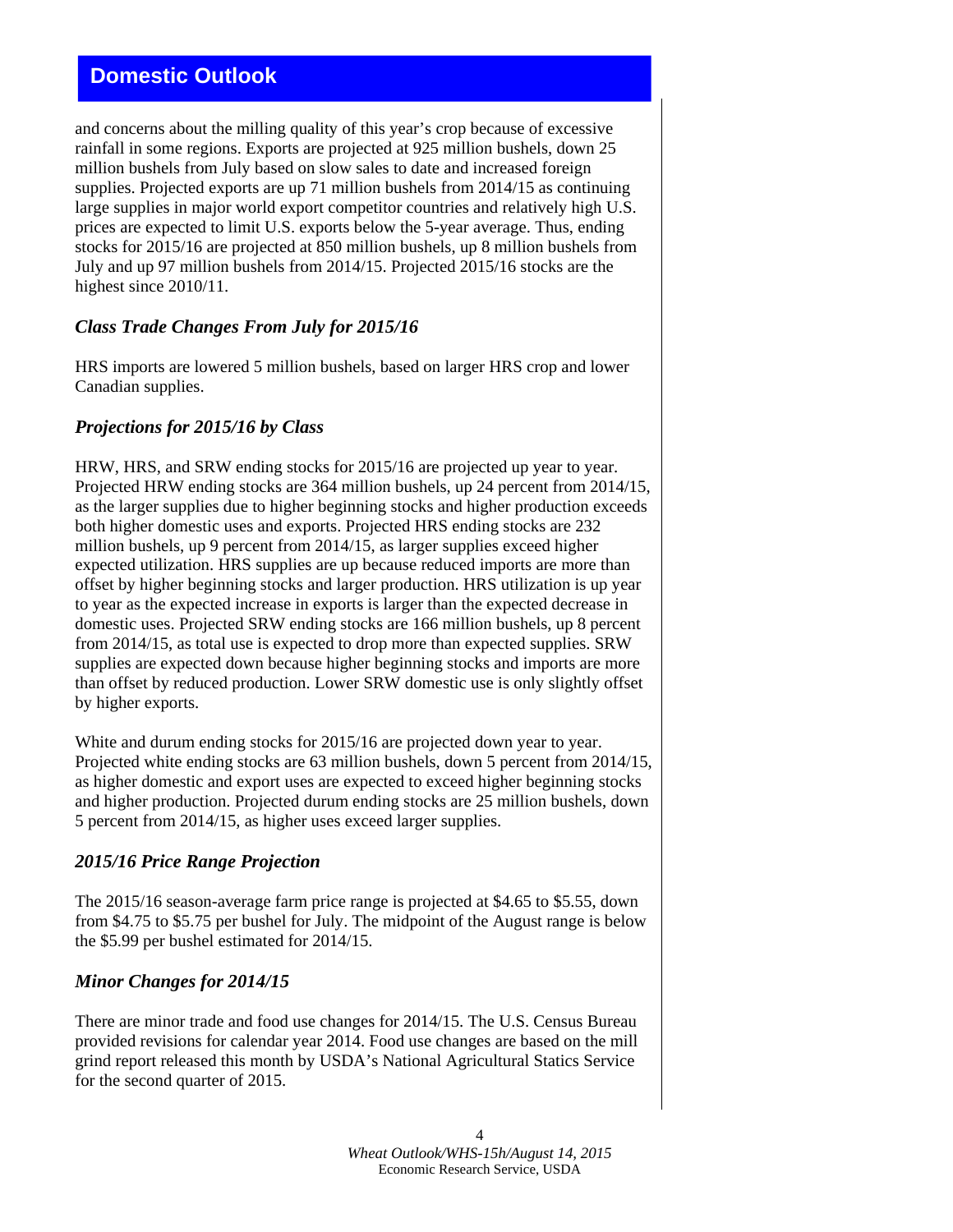## *New! New Codes for Wheat Trade and Trade Updates for 2012–14*

The Foreign Trade Division of the U.S. Census Bureau has announced new wheat grain codes for trade data that will be in use in the near future (for more details go to http://www.census.gov/foreign-trade).

| 1001190051 | durum wheat, grade 1, other than seed or certified organic                                               |
|------------|----------------------------------------------------------------------------------------------------------|
| 1001190053 | durum wheat, grade 2, other than seed, other than certified organic                                      |
| 1001990015 | red spring wheat, grade1 (except seed), having a specified protein                                       |
|            | content exceeding 12.9% but not exceeding 13.9% by weight                                                |
| 1001990020 | red spring wheat, grade1 (except seed), having a specified protein                                       |
|            | content exceeding 13.9% by weight                                                                        |
| 1001990025 | red spring wheat, grade 2(except seed), having a specified protein                                       |
|            | content exceeding 12.9% but not exceeding 13.9% by weight                                                |
| 1001990028 | red spring wheat, grade 2 (except seed), having a specified protein<br>content exceeding 13.9% by weight |
|            |                                                                                                          |

Census trade data was revised for the years 2012, 2013, and 2014. The by-class byquarter supply/use tables will be updated for 2011/12 through 2013/14 and the 2014/15 marketing year data will be posted for the first time in a few days at http://www.ers.usda.gov/data-products/wheat-data.aspx under Historical Tables.

### *USDA Wheat Baseline, 2015-24*

Each year, USDA updates its 10-year projections of supply and utilization for major field crops grown in the United States, including wheat. A detailed discussion summarizing the historical forces determining U.S. wheat supply and utilization, along with the analysis underlying the wheat projections for 2015-24, is available. http://www.ers.usda.gov/topics/crops/wheat/usda-wheat-baseline,-2015-24.aspx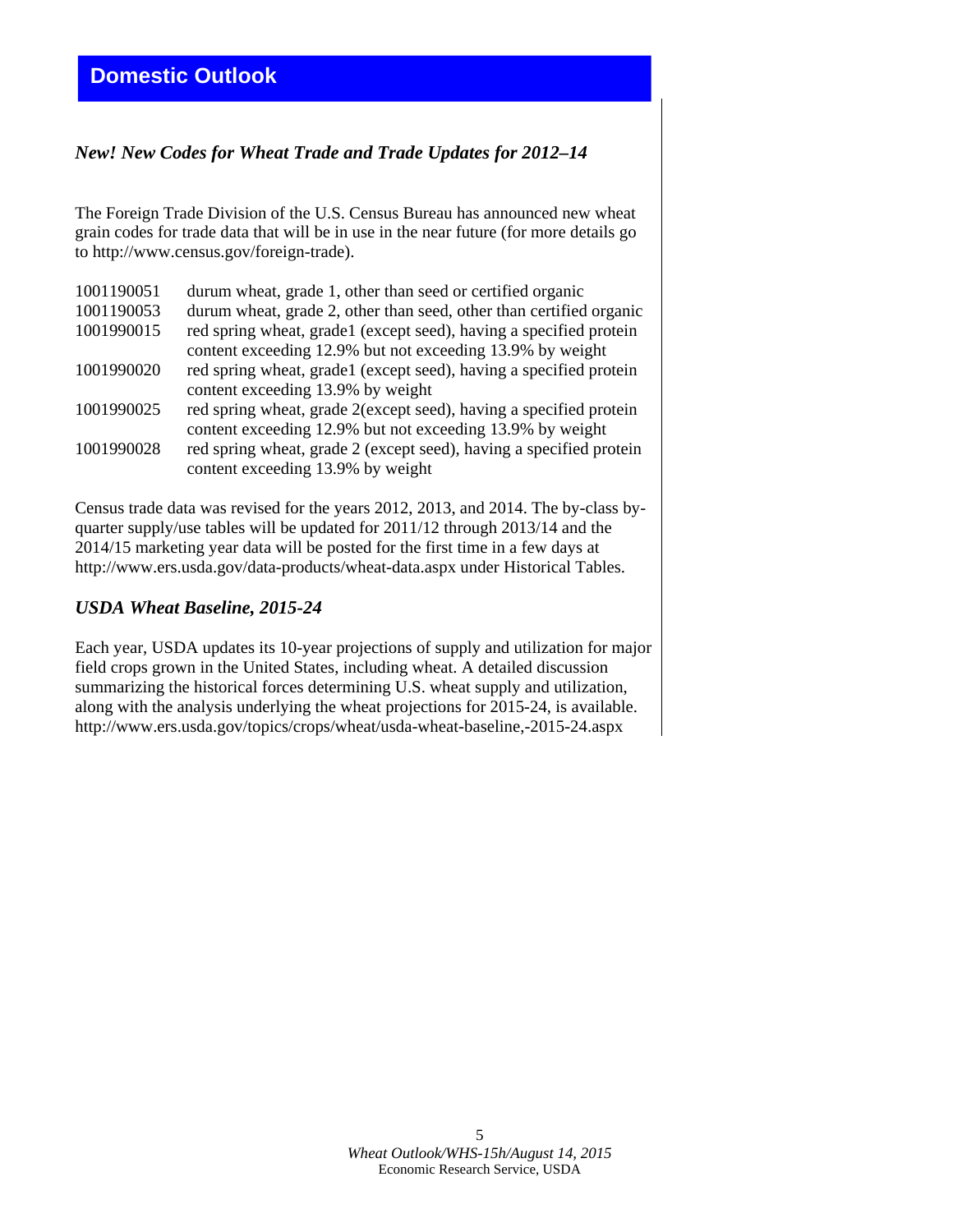A record-high 2015/16 global wheat crop is projected this month, with increases in the FSU-12 and Turkey that swamp reductions for Canada, Argentina, and the United States. Global wheat trade projected for 2015/16 is reduced some this month, driven by lower Iranian imports, while both global feed use and record ending stocks are up. U.S. export prospects are reduced by strong competition.

#### *World Wheat Production Sets a Record*

Global production for 2015/16 is up 4.6 million tons this month to 726.5 million, setting a new all-time record. This is the third consecutive record world wheat crop. Foreign wheat production is up 4.9 million tons, as reductions from Canada, Argentina, and the United States are more than offset by gains from the FSU-12 wheat-producing countries and Turkey.

Wheat production in the FSU-12's three main (Russia, Ukraine, and Kazakhstan) and several smaller (Kyrgyzstan, Georgia, and Armenia) wheat producers is increased 5.2 million tons this month to 115.0 million. Russia's projected wheat production is up 3.0 million tons this month to 60.0 million. As recently reported by the Russian state statistical agency, winter wheat area turned out to be higher than previously projected by 0.4 million hectares, which makes it the highest area for high-yielding winter wheat on record. USDA's projected area harvested for all Russian wheat is raised 0.2 million hectares this month to 25.7 million. This area increase occurred mainly in the Central District that was hit by a historic drought in the fall, but favorable spring and summer weather managed to partly compensate for the damage, reducing the area lost to winterkill. The winter wheat harvest has been about 95 percent completed in the South and North Caucasus Districts (that produce 65 percent of Russian winter wheat output), and harvest reports indicate strong yields on par with last year's. Winter wheat has also been harvested from more than 60 percent of area in the Central District (which usually produces about 25 percent of winter wheat output), and yields there reveal the sustained damage to the crop, being on average 20 percent lower on the year. Winter wheat yields for Russia are currently projected 12 percent lower than last year, but still at the third highest ever (last year (2014) being the record, followed by 2008).

Ukraine's wheat production prospects are up 1.5 million tons this month to 25.5 million. Despite autumn dryness, Ukrainian wheat greatly benefited from timely rains, the vegetation health index (VHI) looks outstanding, and harvest reports indicate high wheat yields, with more than 95 percent of wheat already been harvested.

Kazakhstan's crop was raised 0.5 million tons to 14.0 million on excellent precipitation and favorable growing conditions. Still, Kazakhstan's wheat planting was considerably delayed because of incessant rains and a need to harvest/clean fields left under snow from the prior year. Therefore, the prospect of freeze damage to the later developing crop is increased and caution is warranted in forecasting the country's production. Wheat production is also projected higher for several other FSU countries—Kyrgyzstan, Georgia, and Armenia—that are reportedly expecting higher wheat output, with projected increases that total 0.2 million tons.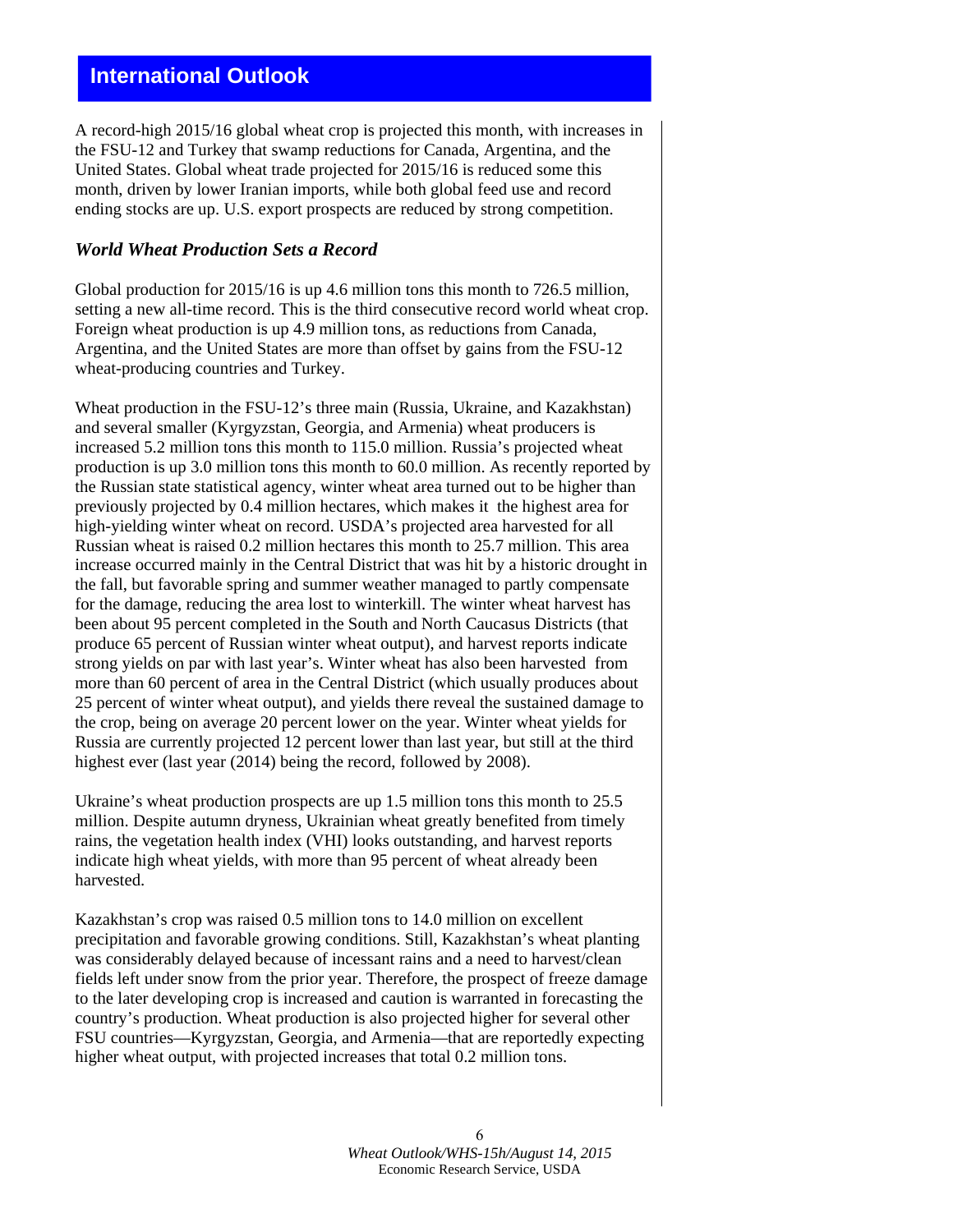In Turkey, where the wheat harvest has been completed, wheat production is increased 1.0 million tons to 19.5 million. Abundant rainfall in the rain-fed areas and excellent irrigation supplies reportedly resulted in record-high wheat yields, though grain quality is expected to be low.

Moroccan wheat production prospects increased 0.2 million tons this month to 8.0 million, pushing record yields even higher as excellent soil moisture, which is the primary determinant for crop yield in the country, propelled wheat development even further.

Extremely hot and dry conditions during July in parts of Alberta and Saskatchewan cut Canada's wheat production prospects 1.0 million tons to 26.5 million. The negative impact of dryness on the wheat crop (wheat is going through its filling stage) is moving east (from Manitoba) to west (Alberta). And while wheat in Manitoba is faring well, crop development in the other two Prairie States, especially the western part of Saskatchewan and virtually all of Alberta, has been hurt by persistent dryness. The impact on Alberta has been the greatest, and the share of spring wheat rated good to excellent has fallen to a low of 30 percent, while a 5 year average for this period is 70 percent. Alberta produces about a quarter of Canada's spring wheat, and provincial harvest reports indicate wheat yields that are about 30 percent lower than the 10-year average. Because of lack of moisture that is expected to cut yields, wheat quality in Canada could be higher.

In Argentina, despite good planting conditions in most areas, uncertainty about government export policy and relatively unfavorable prices for wheat has caused a drop in forecast area, down 0.1 million hectares to 3.7 million. Wheat planting is virtually completed, and wheat output is projected 0.4 million tons lower to reach 11.1 million, leaving projected yields effectively unchanged.

Wheat production for the European Union (EU), the world's largest producer, is virtually unchanged this month at 147.8 million tons, as wheat output adjustments for several European countries are almost offsetting.

A tiny upward adjustment in wheat production is made for South Korea.

### *Wheat Feeding Up, Led by Europe, as Corn Production Dwindles*

With a 2.4-million-ton reduction in wheat beginning stocks more than offset by increased production, foreign wheat supplies are up 2.6 million tons. The largest reduction in beginning stocks is for the EU, down 1.5 million tons as wheat exports and consumption for both 2013/14 and 2014/15 are projected higher. Lower wheat beginning stocks are projected for Argentina and Russia (down 0.5 million tons, each), Uruguay (down 0.4 million tons), and Canada and Egypt (down 0.3 million tons, each), all reflecting trade revisions for 2014/15. Changes in beginning stocks for other countries are partly offsetting, and are driven mostly by revisions for trade and feed use.

Foreign feed and residual use for 2015/16 is forecast up 2.9 million tons this month, while food, seed, and industrial use is reduced slightly. The largest increase in wheat feed use is for the EU, up 1.0 million tons to 56.0 million. With reduced corn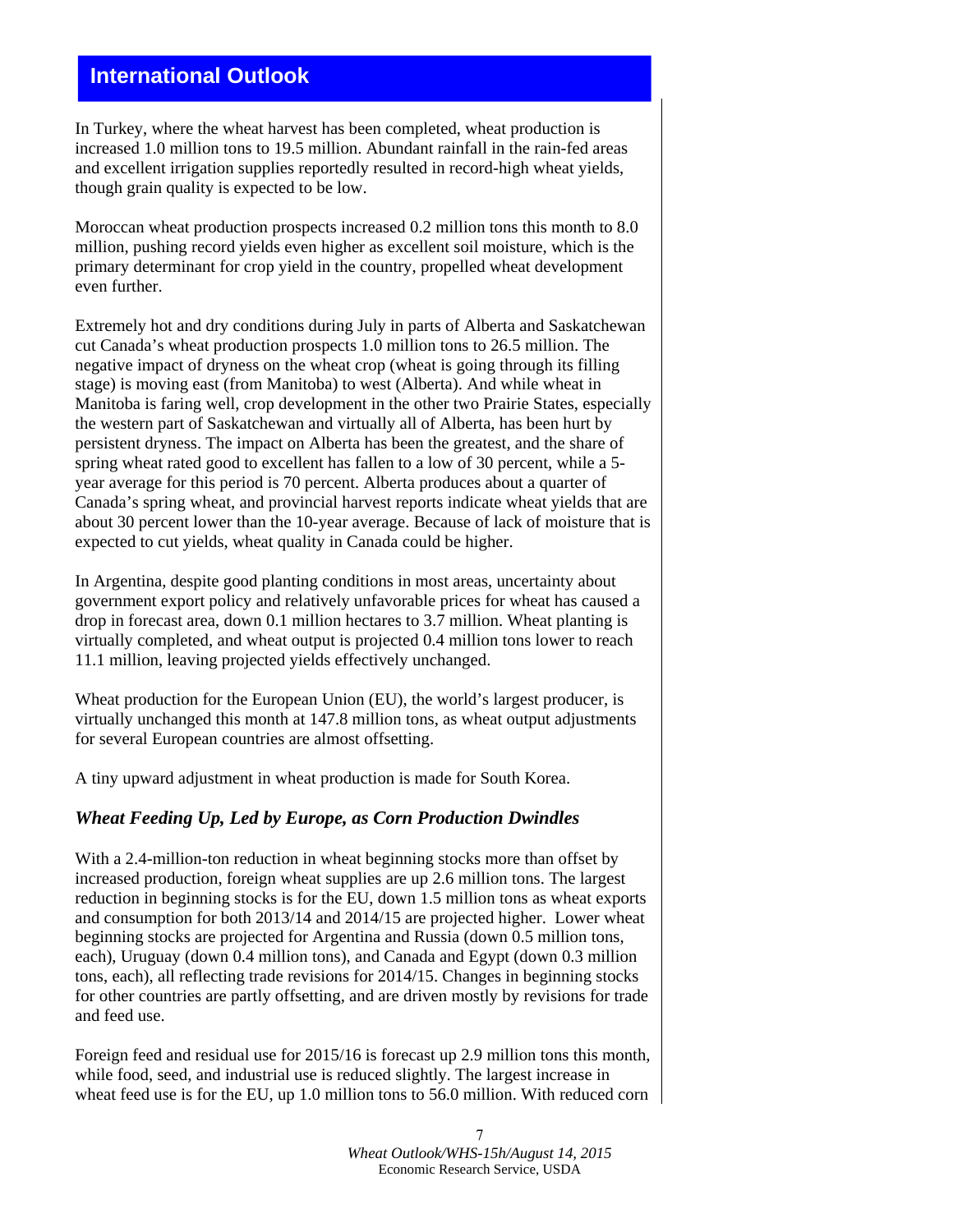output this month, relative prices are expected to favor wheat over corn feeding in the EU countries. More low-quality wheat is expected to be fed to animals, partly offsetting reduced corn feeding as an abundance of feed quality wheat from Ukraine will be easily available. Hefty increases in wheat output in Russia, Ukraine, and Turkey are expected to result in higher feed and residual use, up 0.5 million tons for the first two countries, and up 0.3 million tons for Turkey. Changes in wheat consumption for other countries are smaller, are largely offsetting, and are driven mainly by trade revisions.

#### *Record Wheat Stocks Are Projected Higher*

Projected global ending stocks for 2015/16 are increased this month by 1.7 million tons to 221.5 million, as increased production more than offsets higher expected use. Foreign stocks are up by 1.4 million tons. Projected global stocks are 11.8 million tons higher than a year earlier, and are the highest on record, with a stocksto-use ratio of 31.0 percent (almost on par with 2009/10).

With sharply higher production, Russian, Turkish, Ukrainian, and Kazakh wheat ending stocks are forecast up this month by 1.0, 0.8, 0.7, and 0.5 million tons, respectively. Moroccan ending stocks are up 0.9 million tons on higher projected wheat imports. Wheat stocks are also projected higher in China, up 0.5 million tons. Ending stocks declined for EU and Iran, down 2.4 and 1.0 million tons, respectively. Reduction in the EU is due to lower wheat supplies (beginning stocks) and higher feed use. For Iran, the reduction in stocks follows lower projected wheat imports. There are a number of smaller changes (under 0.4-million-ton) in projected ending stocks for many countries this month.

#### *World Wheat Trade Lower, Driven by Iran, Country Shifts Expected*

World wheat trade in 2015/16 (July-June international trade year) is projected to reach 156.8 million tons, down 1.1 million this month. The reduction is largely driven by lower expectations for Iranian wheat imports, down 2.0 million tons to 2.5 million, the lowest in 5 years. In the face of a bumper wheat harvest, ample stocks, and the reduced uncertainty about the countries' trade prospects as the financing of imports is becoming less of a problem, Iran is turning its attention to supporting domestic farmers by introducing a wheat import duty of \$45-\$50 a ton. The duty is expected to slash imports, and Iranian officials suggest that in the coming years the country will seek to reduce its reliance on imported wheat.

India has just imposed a 10-percent wheat import duty, citing ample stocks. This year, wheat output in India is down on the year, wheat quality is low (damaged by rains), and the country needs some high-quality wheat for blending. India has already imported 0.5 million tons of high-quality Australian wheat, and with the new imposed duty, total wheat imports are expected to be reduced 0.2 million tons to 0.8 million. Import prospects are also trimmed for Bangladesh (down 0.2 million due to high supplies) and several other countries. These declines are partly offset by a 1.0-million-ton increase in Moroccan wheat imports to reach 2.8 million. The current prohibitive import duty of 75 percent is set to expire at the end of October, leaving ample time for imports during the rest of the year. Imports are still projected at about 32 percent lower on the year, given the record wheat harvest and high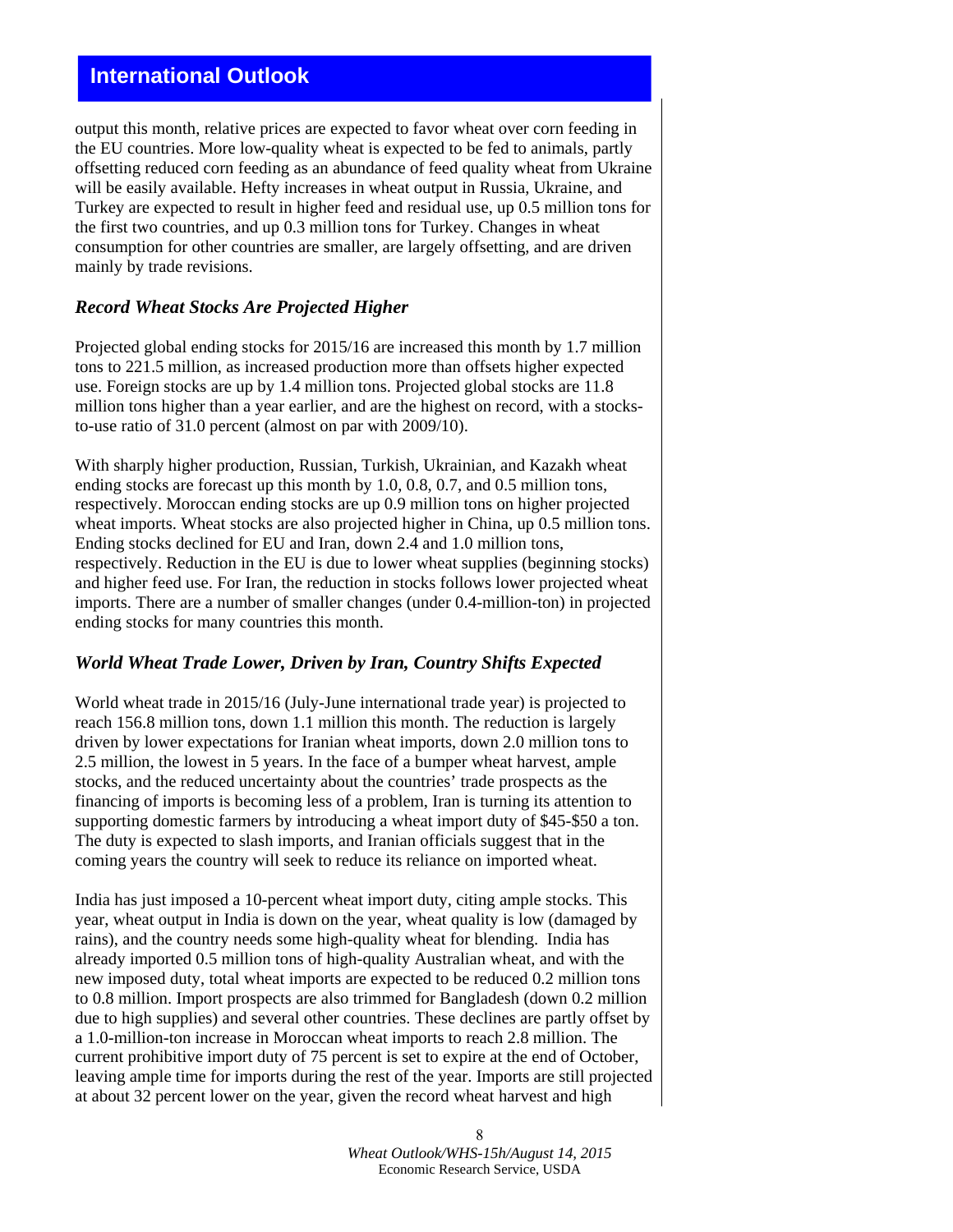accumulated stocks. Other changes in projected 2015/16 international trade year imports are largely offsetting.

Driven by production changes and shifting competitiveness, export projections for several countries are adjusted this month. Canadian wheat exports, given reduced supplies (both lower wheat output and beginning stocks), are cut 1.5 million tons to 18.5 million. Argentina, Mexico, and Uruguay are each trimmed by 0.2 million tons. The larger crops and devalued currencies for Russia and Ukraine are boosting their competitiveness and export outlook, up 1.0 and 0.5 million tons respectively, to reach 23.0 (the highest on record for Russia) and 13.0 (on par with Ukraine's record 2008/09 exports) million, respectively. The two countries are expected to supply 23 percent of world wheat exports this year, the highest share ever. Exports from Turkey are up 0.2 million tons to 4.0 million. Exports for 2015/16 are also adjusted for Egypt, Georgia, and Nigeria, by amounts equal or less than 0.1 million tons.

#### *U.S. Export Prospects for 2015/16 Reduced*

U.S. wheat exports for 2015/16 July-June are projected to decrease 0.8 million tons this month to 25.5 million, down 12 percent on the year. The pace of exports was slow in July 2015, and outstanding sales on July 30, 2015 totaled 5.6 million tons, down 12 percent from a year ago. Record-large foreign production and low world prices are expected to limit U.S. exports. Given a decline in Canadian wheat supplies, U.S. imports are projected down 0.2 million tons to 3.4 million this month. For the U.S. local June-May marketing year, U.S. exports are down 25 million bushels to 925 million (or 25.2 million tons), while imports are down 5 million bushels to 125 million.

#### *World 2014/15 Trade Is Adjusted*

World wheat trade in the international 2014/15 July-June year is decreased fractionally, albeit with considerable shifts among exporters to reflect reported trade data, licenses, and sales. Imports are reduced by 0.3 million tons for Iran along with an offsetting 0.3-million-ton increase in imports for the Philippines. Australian July-June wheat exports are reduced by 0.9 million tons to 16.6 million, but exports for the local (October-September) marketing year are unchanged at 17.0 million tons. The expectation is that Australia will export 0.4 million more tons in July-September of 2015 compared to the same quarter in 2014.

Wheat exports for 2014/15 are projected higher by 0.6 million tons for Canada (a record at 24.8 million tons), while the EU continued its record streak, and is up 0.5 million tons for an astounding record of 35.2 million. Exports are up 0.5 million tons for Russia, but down 0.5 million tons for Kazakhstan. Numerous countries received mostly offsetting adjustments of under 0.3 million tons. U. S. imports and exports for 2014/15 are slightly adjusted.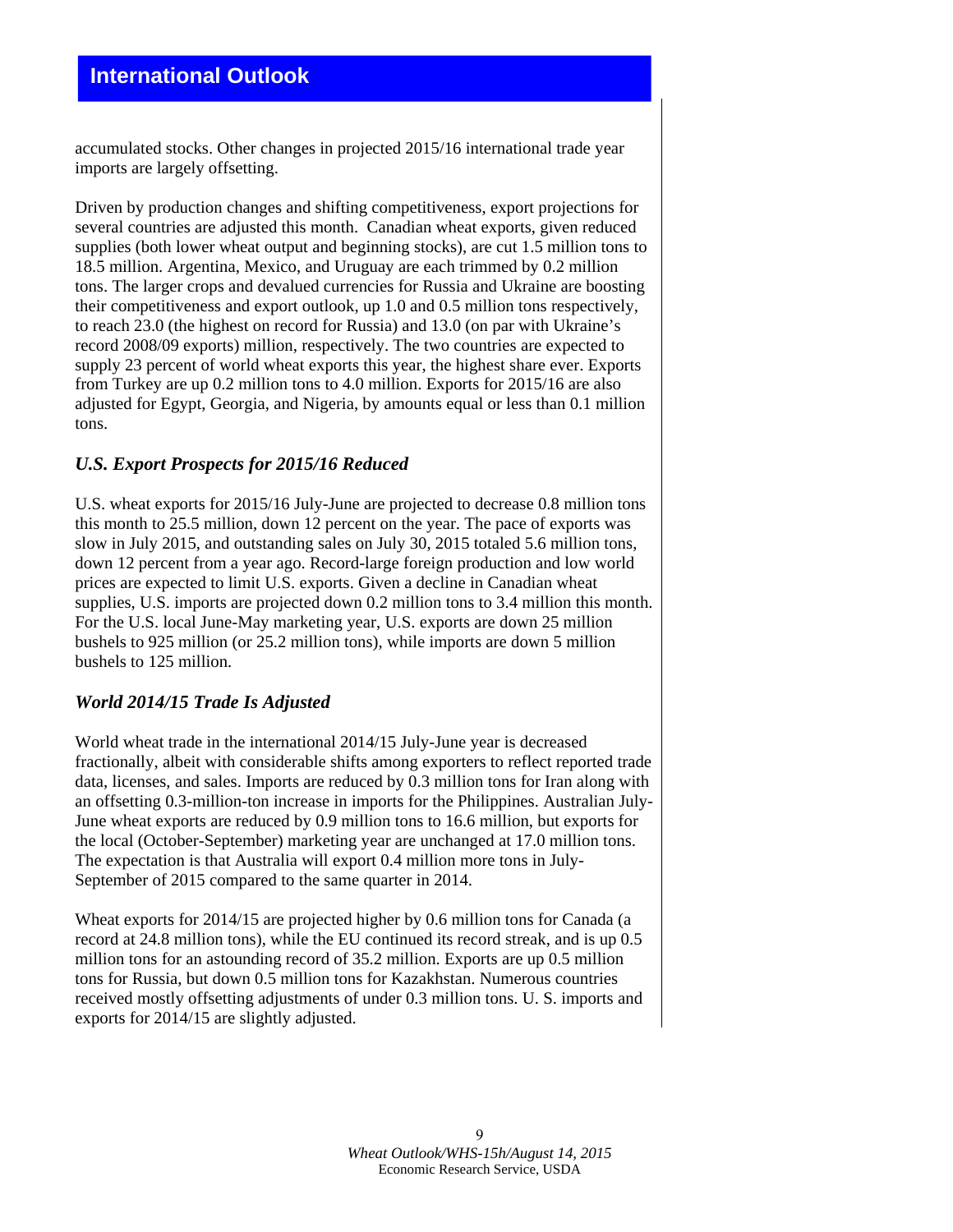#### **Contact Information**

Gary Vocke (domestic), (202) 694-5285, gvocke@ers.usda.gov Olga Liefert (international), (202) 694-5155, oliefert@ers.usda.gov Beverly Payton (Web Publishing), (202) 694-5165, bpayton@ers.usda.gov

#### **Subscription Information**

Subscribe to ERS e-mail notification service at

http://www.ers.usda.gov/subscribe-to-ers-e-newsletters.aspx to receive timely notification of newsletter availability. Printed copies can be purchased from the USDA Order Desk by calling 1-800-363-2068 (specify the issue number)

To order printed copies of the five field crop newsletters—cotton and wool, feed, rice, oil crops, and wheat—as a series, specify series SUB-COR-4043

#### *Data*

*Wheat Monthly Tables http://www.ers.usda.gov/publications/whs-wheat-outlook Wheat Chart Gallery http://www.ers.usda.gov/data-products/wheat-chart-gallery.aspx* 

### *Related Websites*

Wheat Outlook http://www.ers.usda.gov/publications/whs-wheat-outlook/ WASDE http://usda.mannlib.cornell.edu/MannUsda/viewDocumentInfo.do?documentID=1194 Grain Circular, http://www.fas.usda.gov/grain\_arc.asp

Wheat Topic, http://www.ers.usda.gov/topics/crops/wheat.aspx

The U.S. Department of Agriculture (USDA) prohibits discrimination in all its programs and activities on the basis of race, color, national origin, age, disability, and, where applicable, sex, marital status, familial status, parental status, religion, sexual orientation, genetic information, political beliefs, reprisal, or because all or a part of an individual's income is derived from any public assistance program. (Not all prohibited bases apply to all programs.) Persons with disabilities who require alternative means for communication of program information (Braille, large print, audiotape, etc.) should contact USDA's TARGET Center at (202) 720-2600 (voice and TDD). To file a complaint of discrimination write to USDA, Director, Office of Civil Rights, 1400 Independence Avenue, S.W., Washington, D.C. 20250-9410 or call (800) 795- 3272 (voice) or (202) 720-6382 (TDD). USDA is an equal opportunity provider and employer.

### **E mail Notification**

Readers of ERS outlook reports have two ways they can receive an e-mail notice about release of reports and associated data.

• Receive timely notification (soon after the report is posted on the web) via USDA's Economics, Statistics and Market Information System

(which is housed at Cornell University's Mann Library). Go to

http://usda.mannlib.cornell.edu/ MannUsda/aboutEmailService.do and follow the instructions to receive e-mail notices about ERS, Agricultural Marketing Service, National Agricultural Statistics Service, and World Agricultural Outlook Board products.

• Receive weekly notification (on Friday afternoon) via the ERS website. Go to http://www.ers.usda.gov/subscrib e-to-ers-e-newsletters.aspx and follow the instructions to receive notices about ERS outlook reports, Amber Waves magazine, and other reports and data products on specific topics. ERS also offers RSS (really simple syndication) feeds for all ERS products. Go to http://www.ers.usda.gov/rss/ to get started.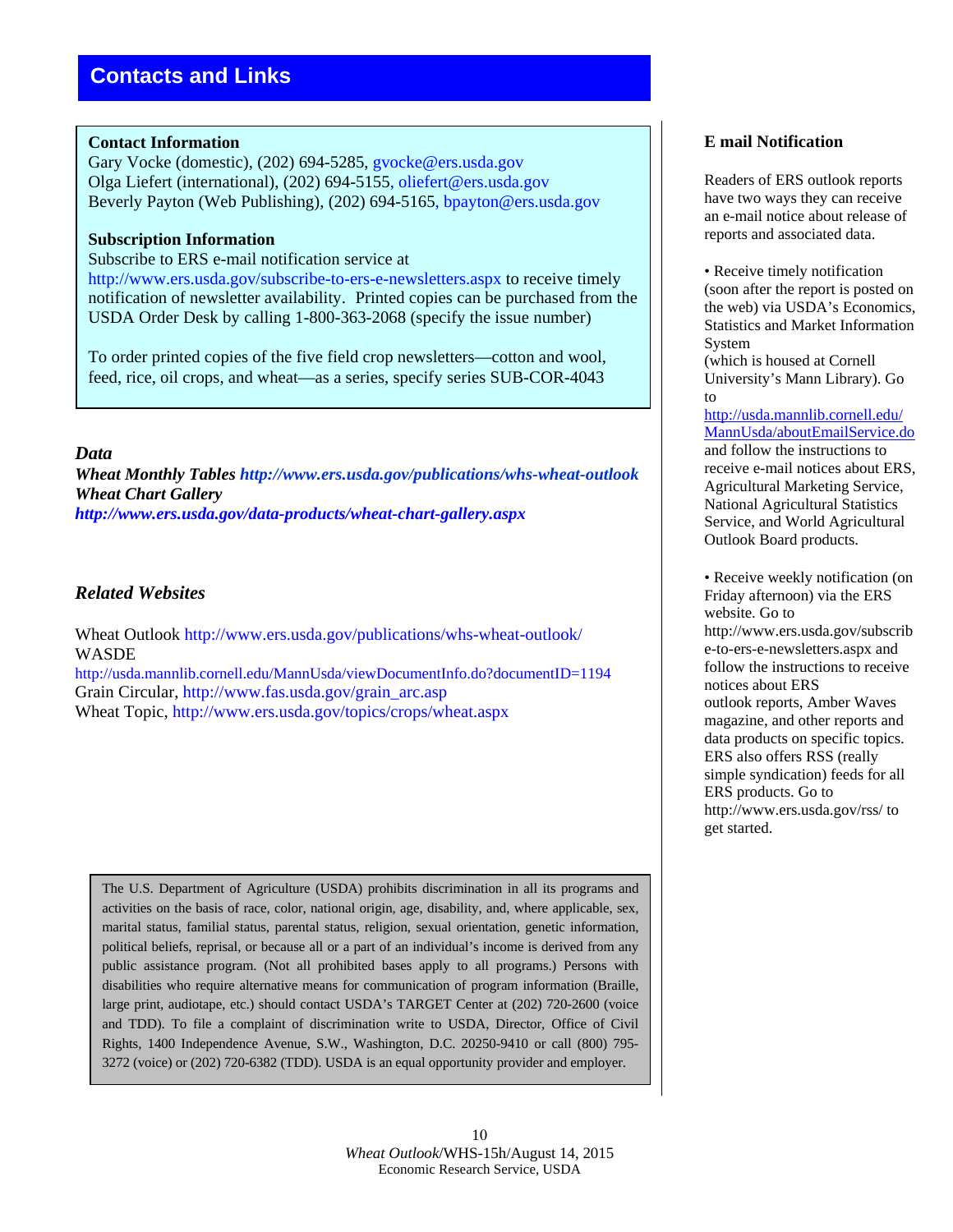#### Figure 1 **All wheat average prices received by farmers**

Dollars per bushel



Source: USDA, National Agricultural Statistics Service, *Agricultural Prices*.

#### Figure 2 **Hard red winter wheat average prices received by farmers**

Dollars per bushel



Source: USDA, National Agricultural Statistics Service, *Agricultural Prices*.

#### Figure 3 **Hard red spring wheat average prices received by farmers**



Source: USDA, National Agricultural Statistics Service, *Agricultural Prices*.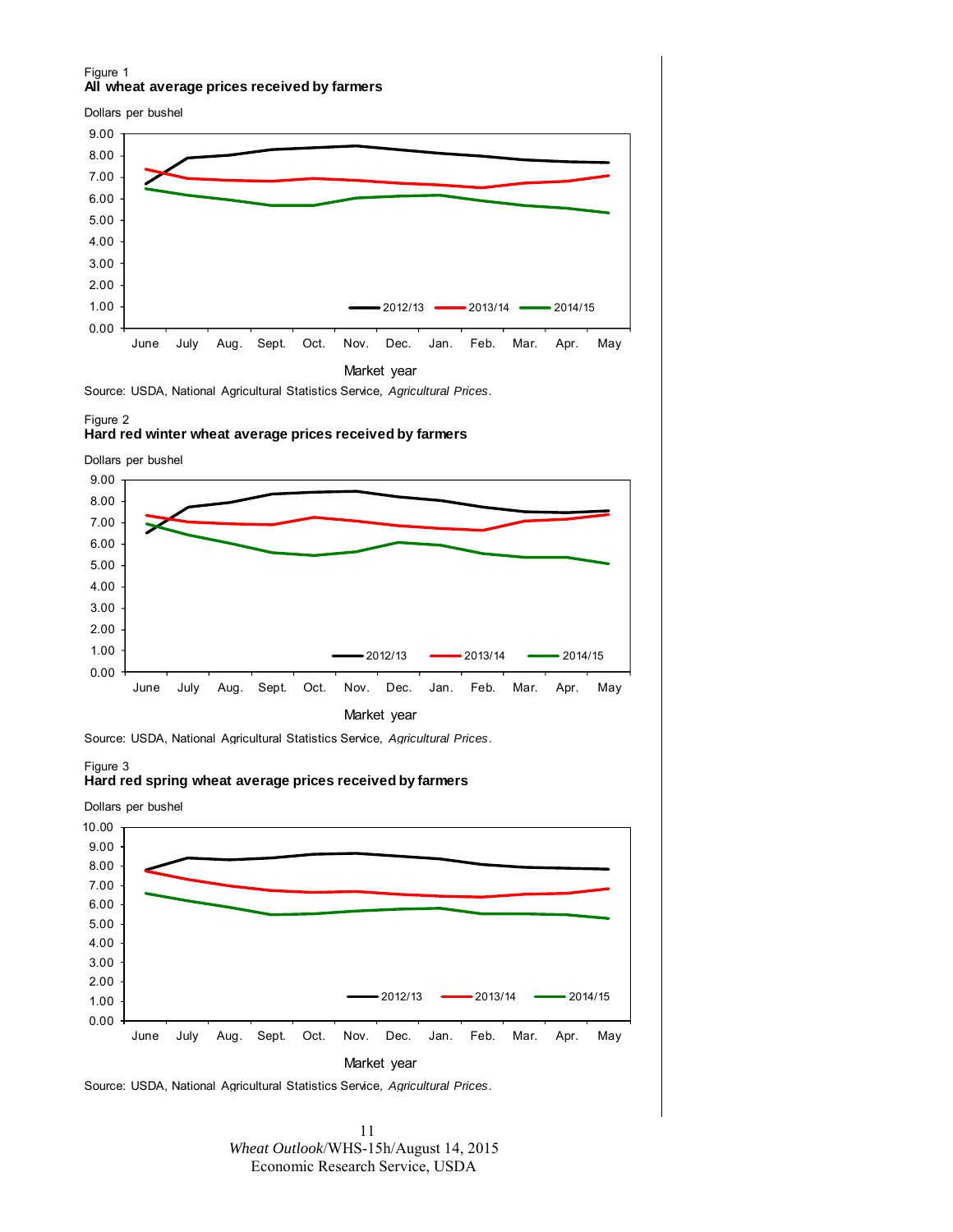#### Figure 4 **Soft red winter wheat average prices received by farmers**

Dollars per bushel



Source: USDA, National Agricultural Statistics Service, *Agricultural Prices*.

#### Figure 5 **Soft white wheat average prices received by farmers**





Market year

Source: USDA, National Agricultural Statistics Service, *Agricultural Prices*.

#### Figure 6 **Durum wheat average prices received by farmers**



Source: USDA, National Agricultural Statistics Service, *Agricultural Prices*.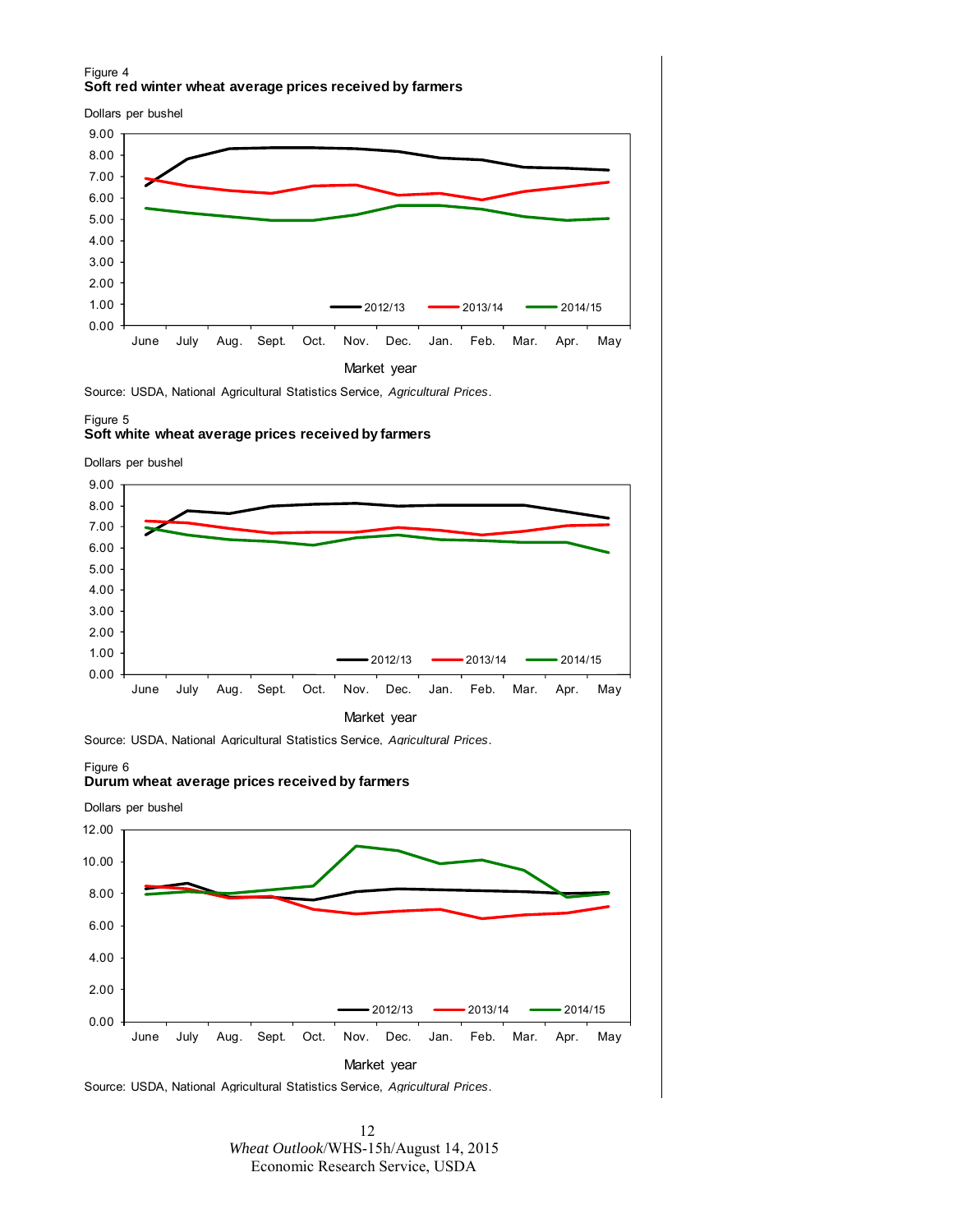#### Figure 7 **All wheat: U.S. supply and disappearance change from prior market year**



Source: USDA, World Agricultural Outlook Board, *World Agricultural Supply and Demand Estimates.*

#### Figure 8 **Hard red winter wheat: U.S. supply and disappearance change from prior market year**



Source: USDA, World Agricultural Outlook Board, *World Agricultural Supply and Demand Estimates.*





Source: USDA, World Agricultural Outlook Board, *World Agricultural Supply and Demand Estimates.*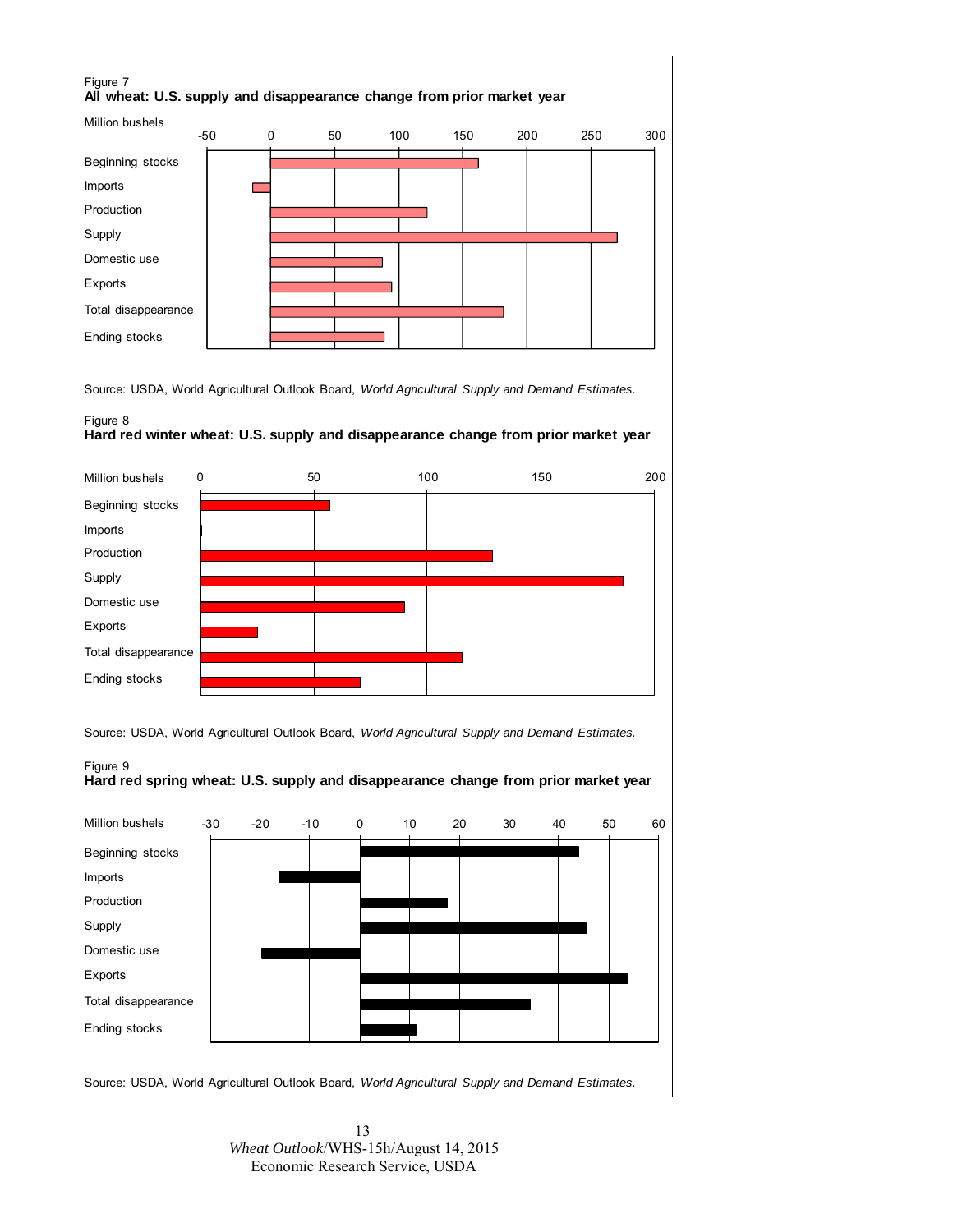#### Figure 10 **Soft red winter wheat: U.S. supply and disappearance change from prior market year**



Source: USDA, World Agricultural Outlook Board, *World Agricultural Supply and Demand Estimates.*

#### Figure 11 **White wheat: U.S. supply and disappearance change from prior market year**

![](_page_13_Figure_4.jpeg)

Source: USDA, World Agricultural Outlook Board, *World Agricultural Supply and Demand Estimates.*

![](_page_13_Figure_6.jpeg)

![](_page_13_Figure_7.jpeg)

Source: USDA, World Agricultural Outlook Board, *World Agricultural Supply and Demand Estimates.*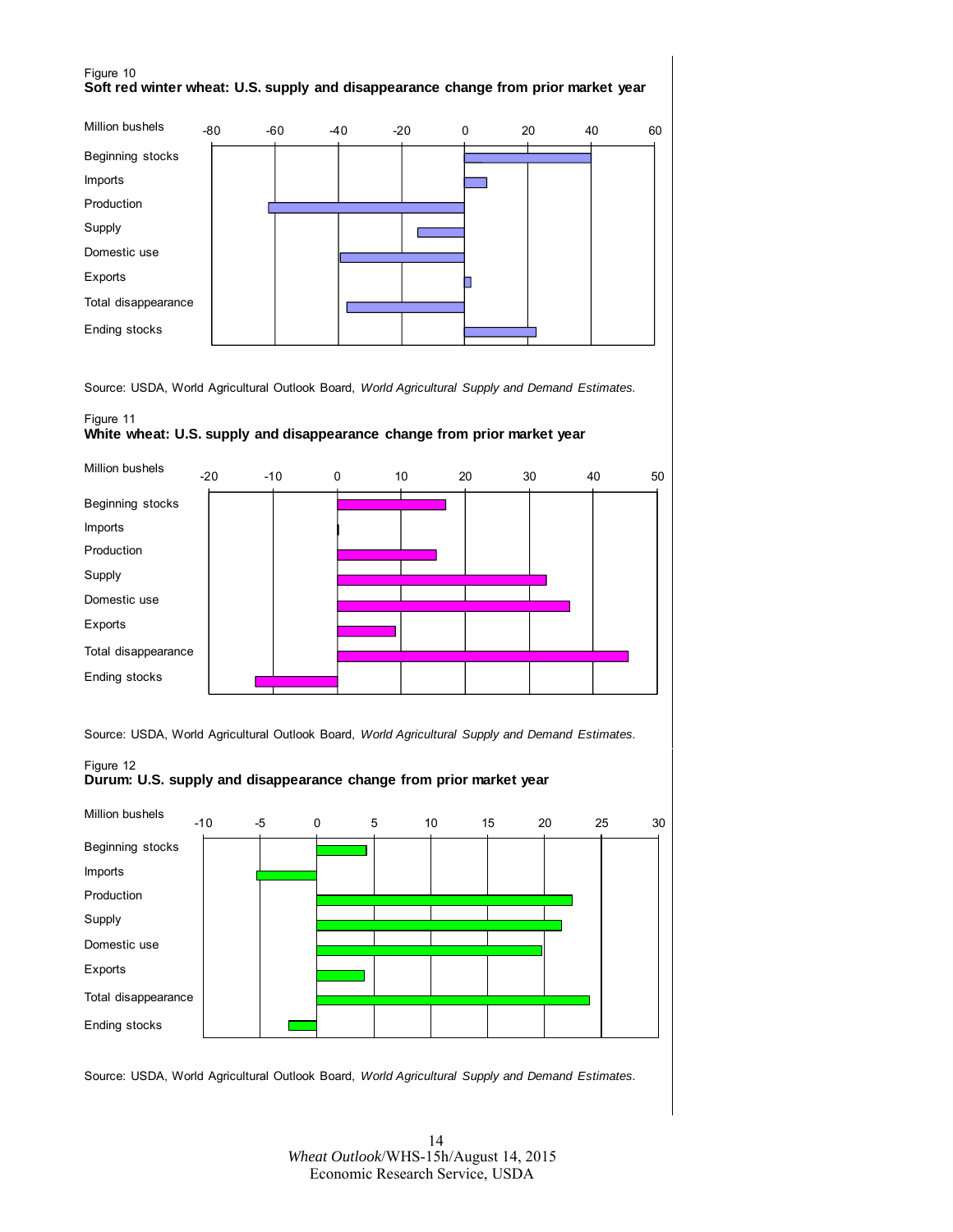Table 1--Wheat: U.S. market year supply and disappearance, 8/14/2015

| Item and unit                |                        | 2009/10 | 2010/11 | 2011/12 | 2012/13 | 2013/14 | 2014/15 | 2015/16   |
|------------------------------|------------------------|---------|---------|---------|---------|---------|---------|-----------|
| Area:                        |                        |         |         |         |         |         |         |           |
| Planted                      | Million acres          | 59.0    | 52.6    | 54.3    | 55.3    | 56.2    | 56.8    | 56.1      |
| Harvested                    | Million acres          | 49.8    | 46.9    | 45.7    | 48.8    | 45.3    | 46.4    | 48.5      |
| Yield                        | Bushels per acre       | 44.3    | 46.1    | 43.6    | 46.2    | 47.1    | 43.7    | 44.1      |
| Supply:                      |                        |         |         |         |         |         |         |           |
| Beginning stocks             | <b>Million bushels</b> | 656.5   | 975.6   | 863.0   | 742.6   | 717.9   | 590.3   | 752.6     |
| Production                   | <b>Million bushels</b> | 2,208.9 | 2.163.0 | 1,993.1 | 2,252.3 | 2,135.0 | 2,025.7 | 2,136.0   |
| Imports <sup>1</sup>         | <b>Million bushels</b> | 118.6   | 96.9    | 112.1   | 122.8   | 168.7   | 144.5   | 125.0     |
| Total supply                 | Million bushels        | 2,984.0 | 3,235.6 | 2,968.2 | 3,117.7 | 3,021.6 | 2,760.4 | 3,013.7   |
| Disappearance:               |                        |         |         |         |         |         |         |           |
| Food use                     | <b>Million bushels</b> | 918.9   | 925.6   | 941.4   | 950.8   | 955.1   | 958.2   | 967.0     |
| Seed use                     | <b>Million bushels</b> | 68.0    | 70.7    | 75.6    | 73.1    | 77.0    | 80.6    | 72.0      |
| Feed and residual use        | <b>Million bushels</b> | 142.2   | 84.8    | 157.4   | 363.8   | 223.3   | 114.7   | 200.0     |
| Total domestic use           | <b>Million bushels</b> | 1,129.1 | 1,081.1 | 1,174.4 | 1,387.7 | 1,255.4 | 1,153.5 | 1,239.0   |
| Exports <sup>1</sup>         | <b>Million bushels</b> | 879.3   | 1,291.4 | 1,051.2 | 1,012.1 | 1,175.8 | 854.3   | 925.0     |
| Total disappearance          | <b>Million bushels</b> | 2,008.4 | 2,372.6 | 2,225.6 | 2,399.8 | 2,431.3 | 2,007.8 | 2,164.0   |
| Ending stocks                | <b>Million bushels</b> | 975.6   | 863.0   | 742.6   | 717.9   | 590.3   | 752.6   | 849.7     |
| Stocks-to-use ratio          |                        | 48.6    | 36.4    | 33.4    | 29.9    | 24.3    | 37.5    | 39.3      |
| Loan rate                    | Dollars per bushel     | 2.75    | 2.94    | 2.94    | 2.94    | 2.94    | 2.94    | 2.94      |
| Contract/direct payment rate | Dollars per bushel     | 0.52    | 0.52    | 0.52    | 0.52    | 0.52    |         |           |
| Farm price <sup>2</sup>      | Dollars per bushel     | 4.87    | 5.70    | 7.24    | 7.77    | 6.87    | 5.99    | 4.65-5.55 |
| Market value of production   | <b>Million dollars</b> | 10,607  | 12,579  | 14,269  | 17,383  | 14,667  | 12,134  | 10,894    |

Latest market year is projected; previous market year is estimated. Totals may not add due to rounding.

<sup>1</sup> Includes flour and selected other products expressed in grain-equivalent bushels.

² U.S. season-average price based on monthly prices weighted by monthly marketings. Prices do not include an allowance for loans outstanding and government purchases.

Source: USDA, World Agricultural Outlook Board, World Agricultural Supply and Demand Estimates and supporting materials.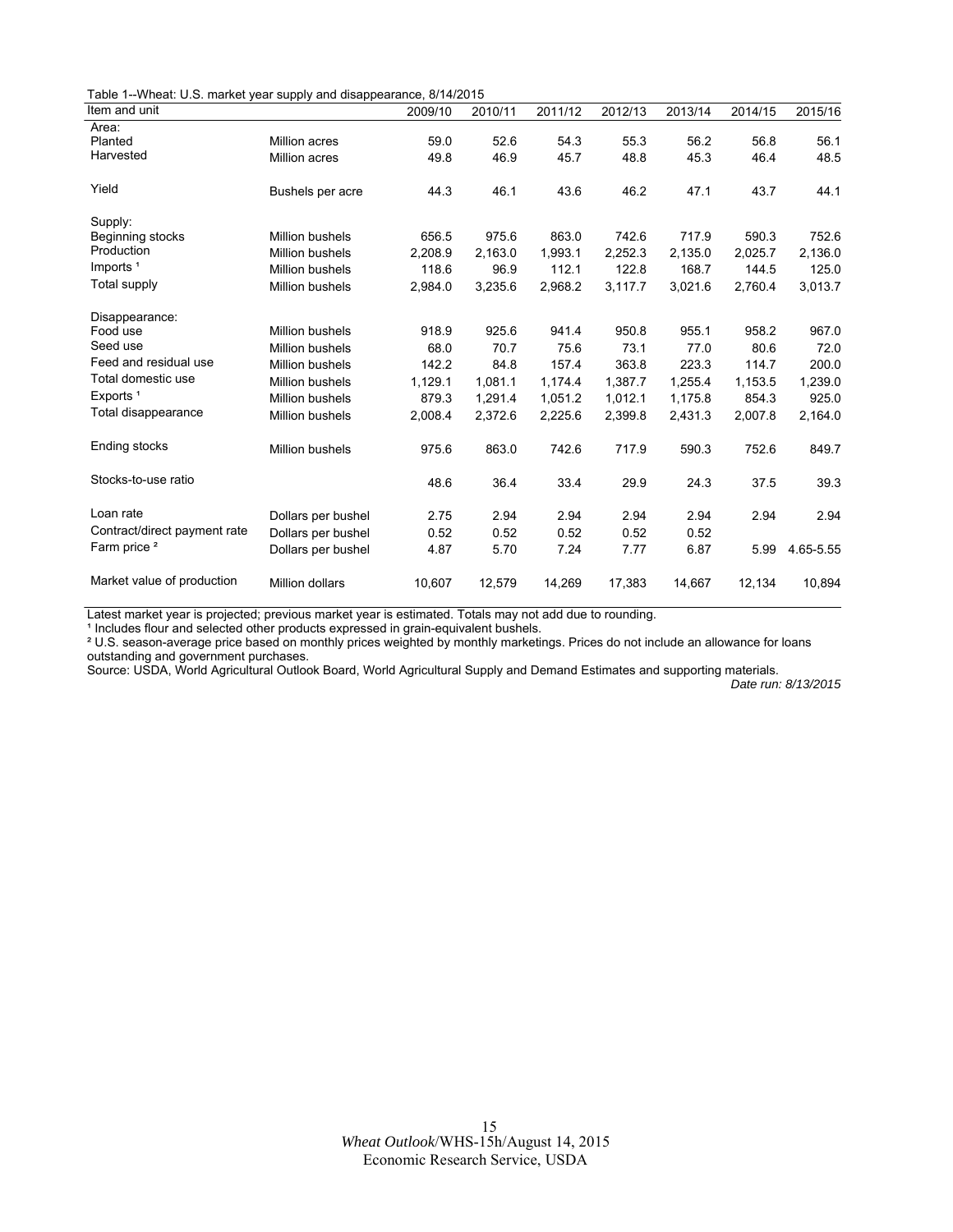| Table 2--Wheat by class: U.S. market year supply and disappearance, 8/14/2015 |  |  |  |
|-------------------------------------------------------------------------------|--|--|--|
|-------------------------------------------------------------------------------|--|--|--|

|         |                                |                  |           | Hard red            | Hard red            | Soft red            |                    |          |
|---------|--------------------------------|------------------|-----------|---------------------|---------------------|---------------------|--------------------|----------|
|         | Market year, item, and unit    |                  | All wheat | winter <sup>1</sup> | spring <sup>1</sup> | winter <sup>1</sup> | White <sup>1</sup> | Durum    |
| 2014/15 | Area:                          |                  |           |                     |                     |                     |                    |          |
|         | Planted acreage                | Million acres    | 56.82     | 30.47               | 12.25               | 8.50                | 4.21               | 1.40     |
|         | Harvested acreage              | Million acres    | 46.38     | 21.92               | 11.99               | 7.16                | 3.97               | 1.34     |
|         | Yield                          | Bushels per acre | 43.67     | 33.66               | 46.33               | 63.61               | 56.36              | 39.71    |
|         |                                |                  |           |                     |                     |                     |                    |          |
|         | Supply:                        |                  |           |                     |                     |                     |                    |          |
|         | Beginning stocks               | Million bushels  | 590.28    | 236.76              | 169.00              | 113.00              | 50.00              | 21.52    |
|         | Production                     | Million bushels  | 2,025.65  | 737.94              | 555.54              | 455.30              | 223.79             | 53.09    |
|         | Imports <sup>2</sup>           | Million bushels  | 144.48    | 9.84                | 66.19               | 13.45               | 9.77               | 45.23    |
|         | <b>Total supply</b>            | Million bushels  | 2,760.41  | 984.54              | 790.74              | 581.75              | 283.56             | 119.84   |
|         | Disappearance:                 |                  |           |                     |                     |                     |                    |          |
|         | Food use                       | Million bushels  | 958.23    | 369.78              | 266.00              | 160.00              | 85.00              | 77.45    |
|         | Seed use                       | Million bushels  | 80.62     | 33.03               | 24.04               | 14.44               | 5.66               | 3.45     |
|         | Feed and residual use          | Million bushels  | 114.66    | 19.04               | 17.31               | 121.80              | $-19.64$           | $-23.85$ |
|         | Total domestic use             | Million bushels  | 1,153.51  | 421.86              | 307.35              | 296.24              | 71.02              | 57.05    |
|         | Exports <sup>2</sup>           | Million bushels  | 854.27    | 268.93              | 270.39              | 132.51              | 145.53             | 36.91    |
|         | Total disappearance            | Million bushels  | 2,007.78  | 690.79              | 577.74              | 428.75              | 216.56             | 93.95    |
|         | Ending stocks                  | Million bushels  | 752.64    | 293.75              | 213.00              | 153.00              | 67.00              | 25.89    |
| 2015/16 | Area:                          |                  |           |                     |                     |                     |                    |          |
|         | Planted acreage                | Million acres    | 56.08     | 29.57               | 12.65               | 7.61                | 4.30               | 1.95     |
|         | Harvested acreage              | Million acres    | 48.45     | 23.61               | 12.38               | 6.44                | 4.11               | 1.91     |
|         | Yield                          | Bushels per acre | 44.08     | 36.25               | 46.51               | 60.40               | 57.98              | 40.24    |
|         |                                |                  |           |                     |                     |                     |                    |          |
|         | Supply:                        | Million bushels  | 752.64    | 293.75              | 213.00              | 153.00              | 67.00              | 25.89    |
|         | Beginning stocks<br>Production | Million bushels  |           | 856.00              | 575.98              | 388.91              | 238.37             | 76.78    |
|         |                                |                  | 2,136.04  |                     |                     |                     |                    |          |
|         | Imports <sup>2</sup>           | Million bushels  | 125.00    | 10.00               | 45.00               | 20.00               | 10.00              | 40.00    |
|         | <b>Total supply</b>            | Million bushels  | 3,013.68  | 1,159.75            | 833.98              | 561.91              | 315.37             | 142.67   |
|         | Disappearance:                 |                  |           |                     |                     |                     |                    |          |
|         | Food use                       | Million bushels  | 967.00    | 395.00              | 255.00              | 156.00              | 86.00              | 75.00    |
|         | Seed use                       | Million bushels  | 72.00     | 31.00               | 17.00               | 15.00               | 6.00               | 3.00     |
|         | Feed and residual use          | Million bushels  | 200.00    | 85.00               | 15.00               | 85.00               | 15.00              | .00      |
|         | Total domestic use             | Million bushels  | 1,239.00  | 511.00              | 287.00              | 256.00              | 107.00             | 78.00    |
|         | Exports <sup>2</sup>           | Million bushels  | 925.00    | 285.00              | 315.00              | 140.00              | 145.00             | 40.00    |
|         | Total disappearance            | Million bushels  | 2,164.00  | 796.00              | 602.00              | 396.00              | 252.00             | 118.00   |
|         | Ending stocks                  | Million bushels  | 849.68    | 363.75              | 231.98              | 165.91              | 63.37              | 24.67    |

Latest market year is projected; previous market year is estimated. Totals may not add due to rounding.

<sup>1</sup> Area and yield data are unpublished National Agricultural Statistics Service data. Supply and disappearance data, except production, are approximations.

² Includes flour and selected other products expressed in grain-equivalent bushels.

Source: USDA, National Agricultural Statistics Service, Crop Production and unpublished data; and USDA, World

Agricultural Outlook Board, World Agricultural Supply and Demand Estimates and supporting materials.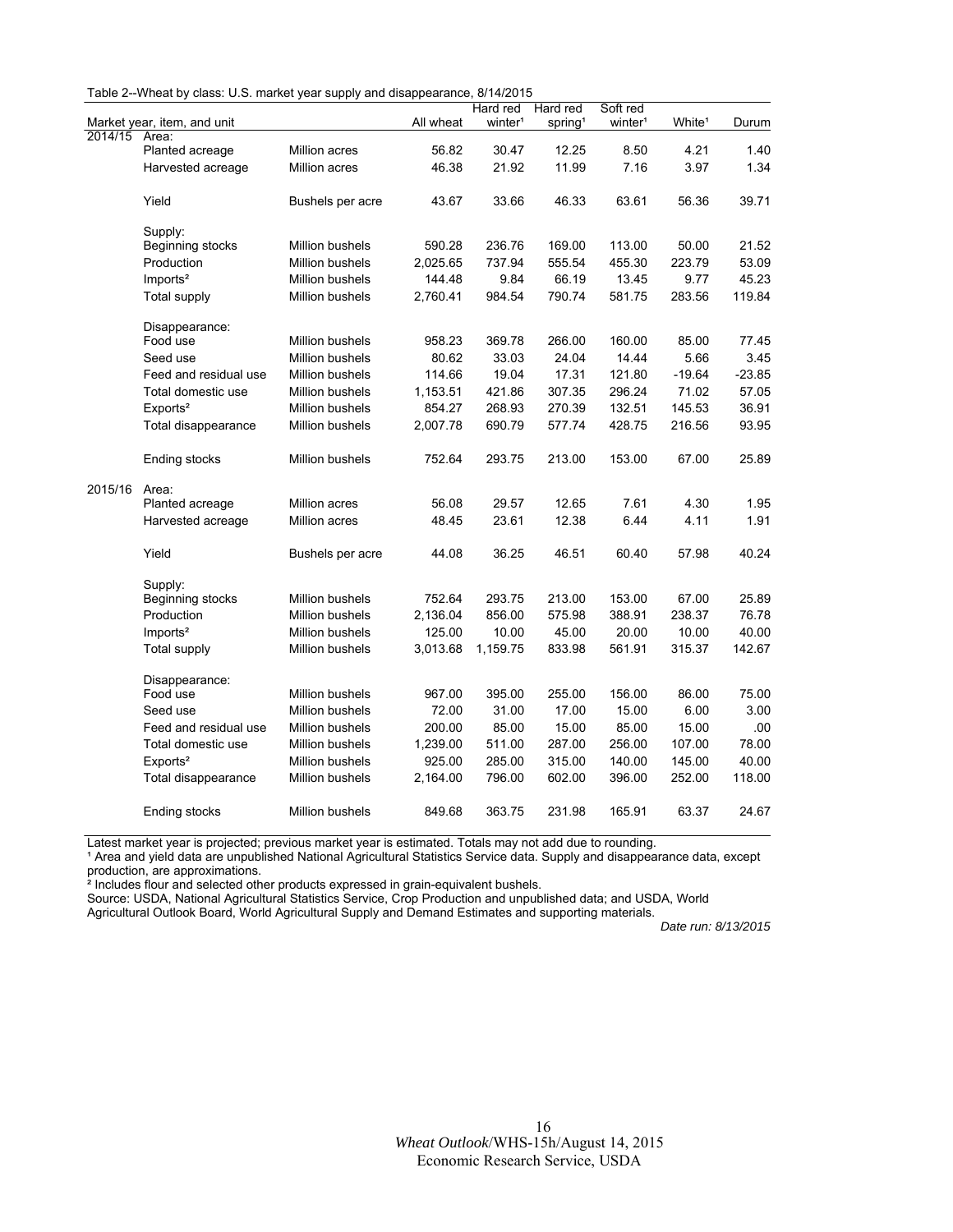| Table 3--Wheat: U.S. quarterly supply and disappearance (million bushels), 8/14/2015 |  |  |  |  |
|--------------------------------------------------------------------------------------|--|--|--|--|
|--------------------------------------------------------------------------------------|--|--|--|--|

|         |                         |            |                      |              |          |                         | Feed and     |                      | Ending |
|---------|-------------------------|------------|----------------------|--------------|----------|-------------------------|--------------|----------------------|--------|
|         | Market year and quarter | Production | Imports <sup>1</sup> | Total supply | Food use | Seed use                | residual use | Exports <sup>1</sup> | stocks |
| 2007/08 | Jun-Aug                 | 2,051      | 30                   | 2,538        | 240      | 1                       | 257          | 323                  | 1,717  |
|         | Sep-Nov                 |            | 21                   | 1,738        | 245      | 60                      | $-120$       | 421                  | 1,132  |
|         | Dec-Feb                 |            | 24                   | 1,156        | 227      | $\overline{\mathbf{c}}$ | $-44$        | 261                  | 709    |
|         | Mar-May                 |            | 37                   | 746          | 236      | 25                      | $-77$        | 257                  | 306    |
|         | Mkt. year               | 2,051      | 113                  | 2.620        | 948      | 88                      | 16           | 1,263                | 306    |
|         |                         |            |                      |              |          |                         |              |                      |        |
| 2008/09 | Jun-Aug                 | 2,512      | 28                   | 2,845        | 236      | $\mathbf{1}$            | 405          | 345                  | 1,858  |
|         | Sep-Nov                 |            | 28                   | 1,886        | 238      | 54                      | $-124$       | 295                  | 1,422  |
|         |                         |            |                      | 1.458        |          |                         |              |                      |        |
|         | Dec-Feb                 |            | 36                   |              | 219      | 1                       | 28           | 170                  | 1,040  |
|         | Mar-May                 |            | 35                   | 1,075        | 233      | 21                      | $-41$        | 206                  | 657    |
|         | Mkt. year               | 2,512      | 127                  | 2,945        | 927      | 78                      | 268          | 1,015                | 657    |
| 2009/10 | Jun-Aug                 | 2,209      | 28                   | 2,893        | 231      | $\mathbf{1}$            | 251          | 200                  | 2,209  |
|         | Sep-Nov                 |            | 24                   | 2,234        | 237      | 44                      | $-81$        | 252                  | 1,782  |
|         |                         |            |                      |              |          |                         |              |                      |        |
|         | Dec-Feb                 |            | 30                   | 1,812        | 222      | 1                       | 31           | 201                  | 1,356  |
|         | Mar-May                 |            | 37                   | 1,393        | 229      | 21                      | $-59$        | 227                  | 976    |
|         | Mkt. year               | 2,209      | 119                  | 2,984        | 919      | 68                      | 142          | 879                  | 976    |
| 2010/11 | Jun-Aug                 | 2,163      | 27                   | 3,166        | 235      | $\mathbf{1}$            | 215          | 265                  | 2,450  |
|         | Sep-Nov                 |            | 24                   | 2,473        | 242      | 51                      | $-63$        | 311                  | 1,933  |
|         | Dec-Feb                 |            | 23                   | 1,956        | 221      | $\mathbf{1}$            |              | 308                  | 1,425  |
|         | Mar-May                 |            | 22                   | 1,448        | 228      | 16                      | $-67$        | 407                  | 863    |
|         |                         |            | 97                   |              | 926      | 71                      | 85           |                      | 863    |
|         | Mkt. year               | 2,163      |                      | 3,236        |          |                         |              | 1,291                |        |
| 2011/12 | Jun-Aug                 | 1,993      | 21                   | 2,877        | 230      | 5                       | 201          | 295                  | 2,147  |
|         | Sep-Nov                 |            | 32                   | 2,179        | 244      | 51                      | $-16$        | 238                  | 1,663  |
|         | Dec-Feb                 |            | 30                   | 1,693        | 231      | $\mathbf{1}$            | 44           | 217                  | 1,199  |
|         | Mar-May                 |            | 29                   | 1,228        | 236      | 19                      | $-70$        | 301                  | 743    |
|         | Mkt. year               | 1,993      | 112                  | 2,968        | 941      | 76                      | 157          | 1,051                | 743    |
|         |                         |            |                      |              |          |                         |              |                      |        |
| 2012/13 | Jun-Aug                 | 2,252      | 25                   | 3,020        | 238      | $\mathbf{1}$            | 402          | 264                  | 2,115  |
|         | Sep-Nov                 |            | 33                   | 2,148        | 247      | 55                      | $-23$        | 198                  | 1,671  |
|         | Dec-Feb                 |            | 35                   | 1,705        | 229      | $\mathbf{1}$            | 5            | 235                  | 1,235  |
|         | Mar-May                 |            | 30                   | 1,265        | 238      | 15                      | $-21$        | 315                  | 718    |
|         | Mkt. year               | 2,252      | 123                  | 3,118        | 951      | 73                      | 364          | 1,012                | 718    |
|         |                         |            |                      |              |          |                         |              |                      |        |
| 2013/14 | Jun-Aug                 | 2,135      | 35                   | 2,888        | 235      | 4                       | 422          | 358                  | 1,870  |
|         | Sep-Nov                 |            | 47                   | 1,916        | 249      | 53                      | $-169$       | 309                  | 1,475  |
|         | Dec-Feb                 |            | 41                   | 1,515        | 231      | $\boldsymbol{2}$        | $-2$         | 227                  | 1,057  |
|         | Mar-May                 |            | 47                   | 1,104        | 240      | 18                      | $-27$        | 282                  | 590    |
|         | Mkt. year               | 2,135      | 169                  | 3,022        | 955      | 77                      | 223          | 1,176                | 590    |
|         |                         |            |                      |              |          |                         |              |                      |        |
| 2014/15 | Jun-Aug                 | 2,026      | 44                   | 2,660        | 239      | $\,6\,$                 | 255          | 253                  | 1,907  |
|         | Sep-Nov                 |            | 33                   | 1,940        | 248      | $50\,$                  | $-96$        | 208                  | 1,530  |
|         | Dec-Feb                 |            | 34                   | 1,563        | 231      | $\boldsymbol{2}$        | 6            | 184                  | 1,140  |
|         | Mar-May                 |            | 35                   | 1,175        | 240      | 22                      | $-50$        | 210                  | 753    |
|         | Mkt. year               | 2,026      | 144                  | 2,760        | 958      | 81                      | 115          | 854                  | 753    |
|         |                         |            |                      |              |          |                         |              |                      |        |
| 2015/16 | Mkt. year               | 2,136      | 125                  | 3,014        | 967      | 72                      | 200          | 925                  | 850    |

Latest market year is projected; previous market year is estimated. Totals may not add due to rounding.

<sup>1</sup> Includes flour and selected other products expressed in grain-equivalent bushels.

Source: USDA, World Agricultural Outlook Board, World Agricultural Supply and Demand Estimates and supporting materials.

Date run: 8/13/2015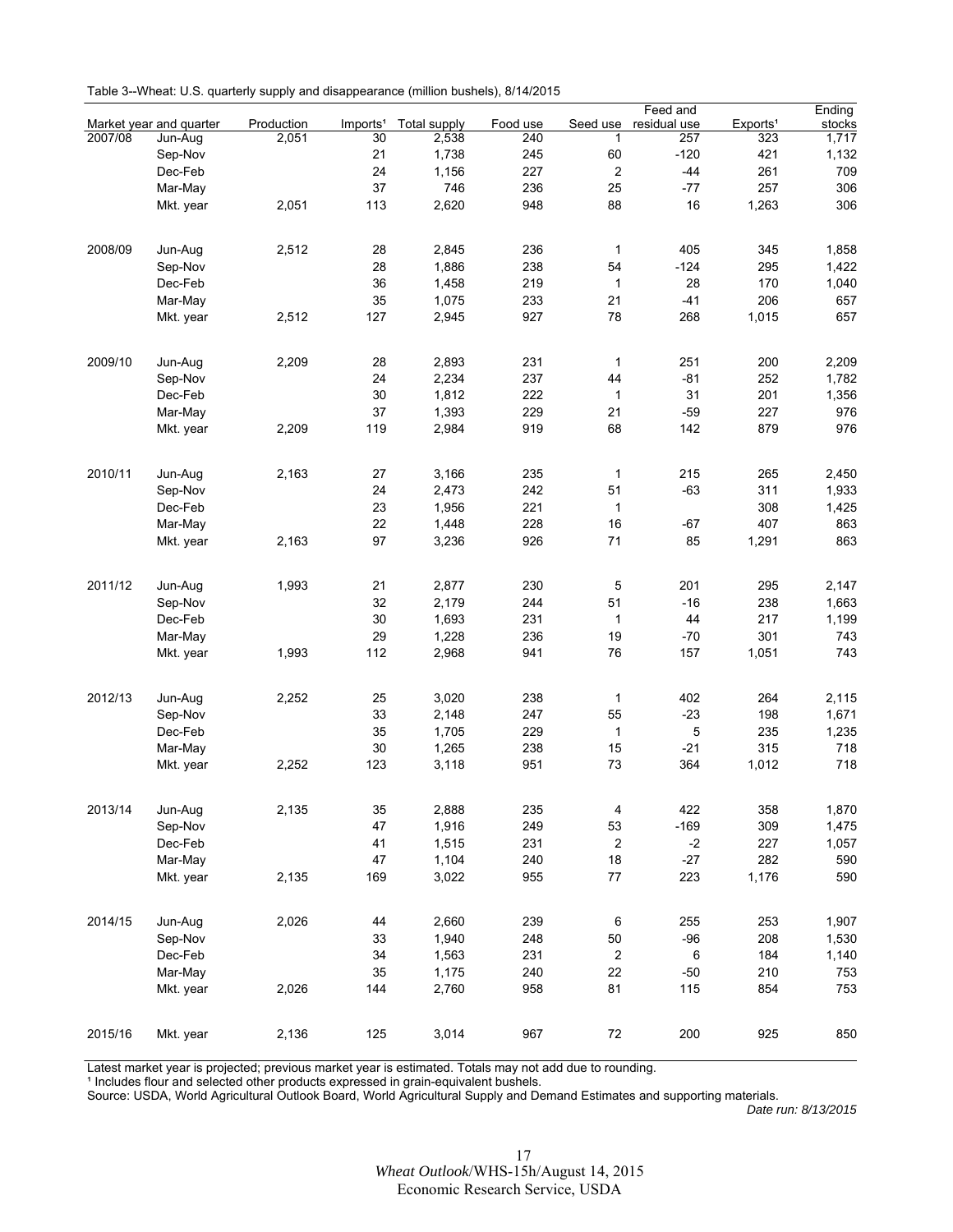| Mkt year and<br>month 1/ |     | Wheat ground for<br>$+$<br>flour | Food imports <sup>2</sup> | + Nonmilled food use <sup>3</sup> - | Food exports <sup>2</sup><br>$=$ | Food usell |
|--------------------------|-----|----------------------------------|---------------------------|-------------------------------------|----------------------------------|------------|
| 2013/14                  | Jun | 73,206                           | 2,281                     | 2,000                               | 2,433                            | 75,053     |
|                          | Jul | 73,391                           | 2,523                     | 2,000                               | 1,465                            | 76,450     |
|                          | Aug | 80,211                           | 2,549                     | 2,000                               | 1,440                            | 83,320     |
|                          | Sep | 77,129                           | 2,270                     | 2,000                               | 1,477                            | 79,922     |
|                          | Oct | 83,630                           | 2,703                     | 2,000                               | 1,854                            | 86,480     |
|                          | Nov | 80,047                           | 2,464                     | 2,000                               | 1,612                            | 82,899     |
|                          | Dec | 75,136                           | 2,572                     | 2,000                               | 1,745                            | 77,964     |
|                          | Jan | 73,812                           | 2,589                     | 2,000                               | 1,487                            | 76,914     |
|                          | Feb | 73,226                           | 2,289                     | 2,000                               | 1,317                            | 76,197     |
|                          | Mar | 77,689                           | 2,736                     | 2,000                               | 1,657                            | 80,769     |
|                          | Apr | 75,717                           | 2,795                     | 2,000                               | 1,841                            | 78,671     |
|                          | May | 77,418                           | 2,781                     | 2,000                               | 1,744                            | 80,455     |
| 2014/15                  | Jun | 74,070                           | 2,737                     | 2,000                               | 1,760                            | 77,046     |
|                          | Jul | 74,244                           | 3,028                     | 2,000                               | 1,866                            | 77,405     |
|                          | Aug | 81,143                           | 2,851                     | 2,000                               | 1,542                            | 84,452     |
|                          | Sep | 78,025                           | 2,505                     | 2,000                               | 1,812                            | 80,718     |
|                          | Oct | 82,617                           | 2,934                     | 2,000                               | 1,825                            | 85,726     |
|                          | Nov | 79,077                           | 2,729                     | 2,000                               | 2,075                            | 81,732     |
|                          | Dec | 74,226                           | 2,905                     | 2,000                               | 1,624                            | 77,507     |
|                          | Jan | 73,996                           | 2,793                     | 2,000                               | 1,684                            | 77,105     |
|                          | Feb | 73,409                           | 2,627                     | 2,000                               | 1,838                            | 76,197     |
|                          | Mar | 77,884                           | 3,010                     | 2,000                               | 2,168                            | 80,726     |
|                          | Apr | 75,805                           | 2,877                     | 2,000                               | 1,663                            | 79,018     |
|                          | May | 77,507                           | 2,934                     | 2,000                               | 1,846                            | 80,596     |
| 2015/16                  | Jun | 74,155                           | 3,355                     | 2,000                               | 1,924                            | 77,587     |

<sup>1</sup> Current year is preliminary. Previous year is preliminary through August of current year, estimated afterward.

² Food imports and exports used to calculate total food use. Includes all categories of wheat flour, semolina, bulgur, and couscous and selected categories of pasta.

<sup>3</sup> Wheat prepared for food use by processes other than milling.

Estimated food use equals wheat ground for flour plus food imports plus nonmilled food use minus food exports.

For more information, see http://www.ers.usda.gov/Briefing/Wheat/wheatfooduse.htm for more information.

Source: Data through the 2nd quarter of 2011 was calculated using data from U.S. Department of Commerce, U.S. Census Bureau Flour Milling Products (MQ311A) and U.S. Department of Commerce, Bureau of Economic Analysis' Foreign Trade Statistics. Subsequent flour milling calculations are based on data from the North American Millers Association.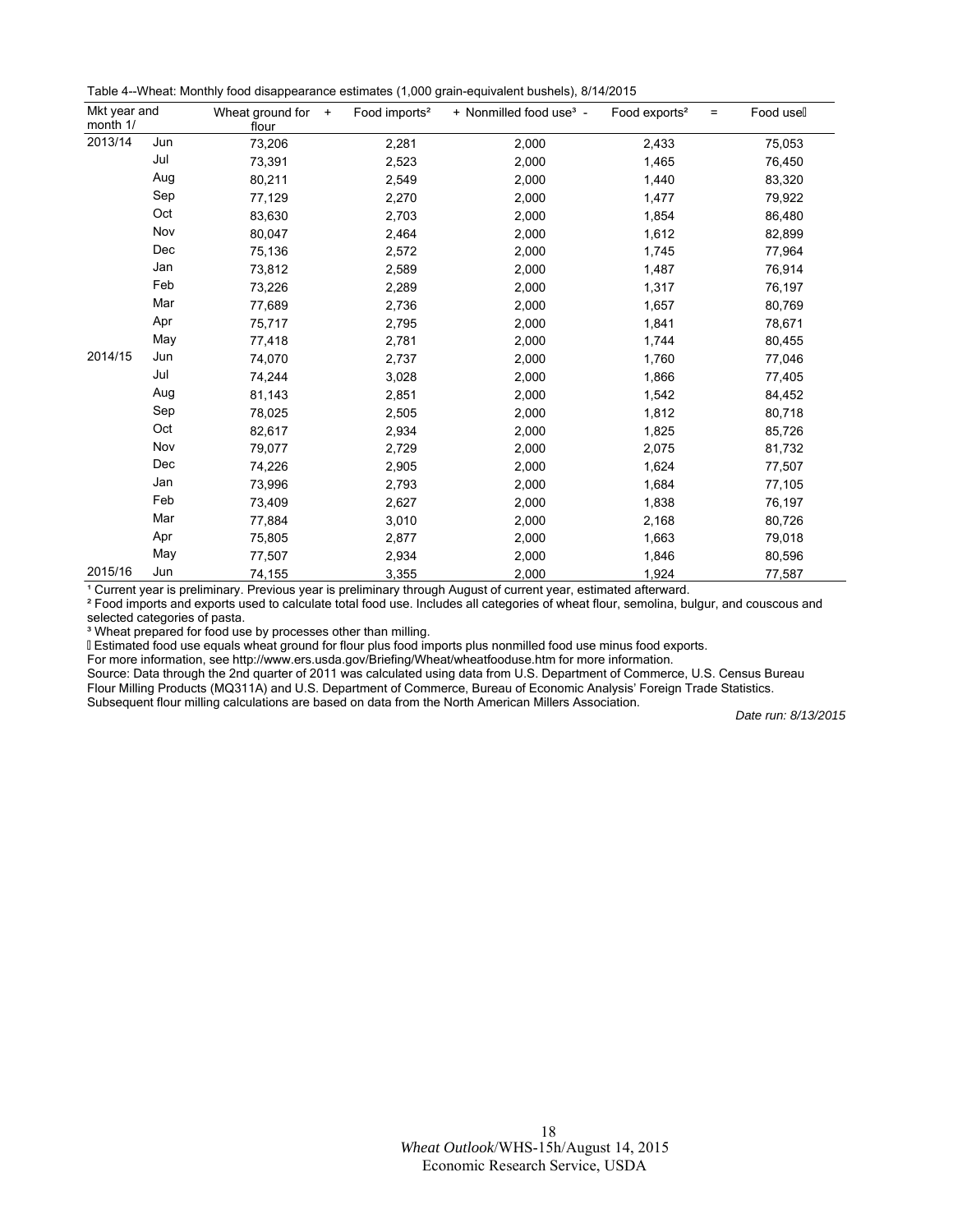Table 5--Wheat: National average price received by farmers (dollars per bushel) , 8/14/2015

| Month     |           | All wheat | Winter                                 |                | Durum   |         | Other spring |         |
|-----------|-----------|-----------|----------------------------------------|----------------|---------|---------|--------------|---------|
|           | 2014/15   | 2015/16   | 2014/15                                | 2015/16        | 2014/15 | 2015/16 | 2014/15      | 2015/16 |
| June      | 6.49      | 5.43      | 6.34                                   | 5.20           | 7.96    | 9.15    | 6.60         | 5.20    |
| July      | 6.15      |           | 5.99                                   |                | 8.13    |         | 6.23         |         |
| August    | 5.97      |           | 5.90                                   |                | 8.03    |         | 5.93         |         |
| September | 5.71      |           | 5.69                                   |                | 8.25    |         | 5.51         |         |
| October   | 5.71      |           | 5.65                                   |                | 8.48    |         | 5.57         |         |
| November  | 6.04      |           | 5.87                                   |                | 11.00   |         | 5.73         |         |
| December  | 6.14      |           | 6.14                                   |                | 10.70   |         | 5.80         |         |
| January   | 6.15      |           | 6.02                                   |                | 9.89    |         | 5.84         |         |
| February  | 5.89      |           | 5.70                                   |                | 10.10   |         | 5.55         |         |
| March     | 5.70      |           | 5.55                                   |                | 9.50    |         | 5.53         |         |
| April     | 5.56      |           | 5.50                                   |                | 7.79    |         | 5.51         |         |
| May       | 5.33<br>. | .         | 5.19<br>$\sim$<br>$\sim$ $\sim$ $\sim$ | $\sim$ $ \sim$ | 8.02    |         | 5.29         |         |

Source: USDA, National Agricultural Statistics Service, Agricultural Prices.

Table 6--Wheat: National average prices received by farmers by class (dollars per bushel), 8/14/2015

| Month     | Hard red winter |         | Soft red winter |         | Hard red spring |         | White   |         |
|-----------|-----------------|---------|-----------------|---------|-----------------|---------|---------|---------|
|           | 2014/15         | 2015/16 | 2014/15         | 2015/16 | 2014/15         | 2015/16 | 2014/15 | 2015/16 |
| June      | 6.94            | 5.26    | 5.51            | 4.91    | 6.60            | 5.19    | 6.99    | 5.79    |
| July      | 6.41            |         | 5.32            |         | 6.22            |         | 6.61    |         |
| August    | 6.03            |         | 5.13            |         | 5.89            |         | 6.40    |         |
| September | 5.58            |         | 4.94            |         | 5.49            |         | 6.30    |         |
| October   | 5.48            |         | 4.95            |         | 5.53            |         | 6.15    |         |
| November  | 5.66            |         | 5.23            |         | 5.69            |         | 6.51    |         |
| December  | 6.08            |         | 5.64            |         | 5.77            |         | 6.60    |         |
| January   | 5.95            |         | 5.67            |         | 5.82            |         | 6.39    |         |
| February  | 5.54            |         | 5.48            |         | 5.53            |         | 6.34    |         |
| March     | 5.38            |         | 5.13            |         | 5.52            |         | 6.25    |         |
| April     | 5.36            |         | 4.94            |         | 5.50            |         | 6.26    |         |
| May       | 5.08            |         | 5.04            |         | 5.28            |         | 5.77    |         |

Source: USDA, National Agricultural Statistics Service, Agricultural Prices.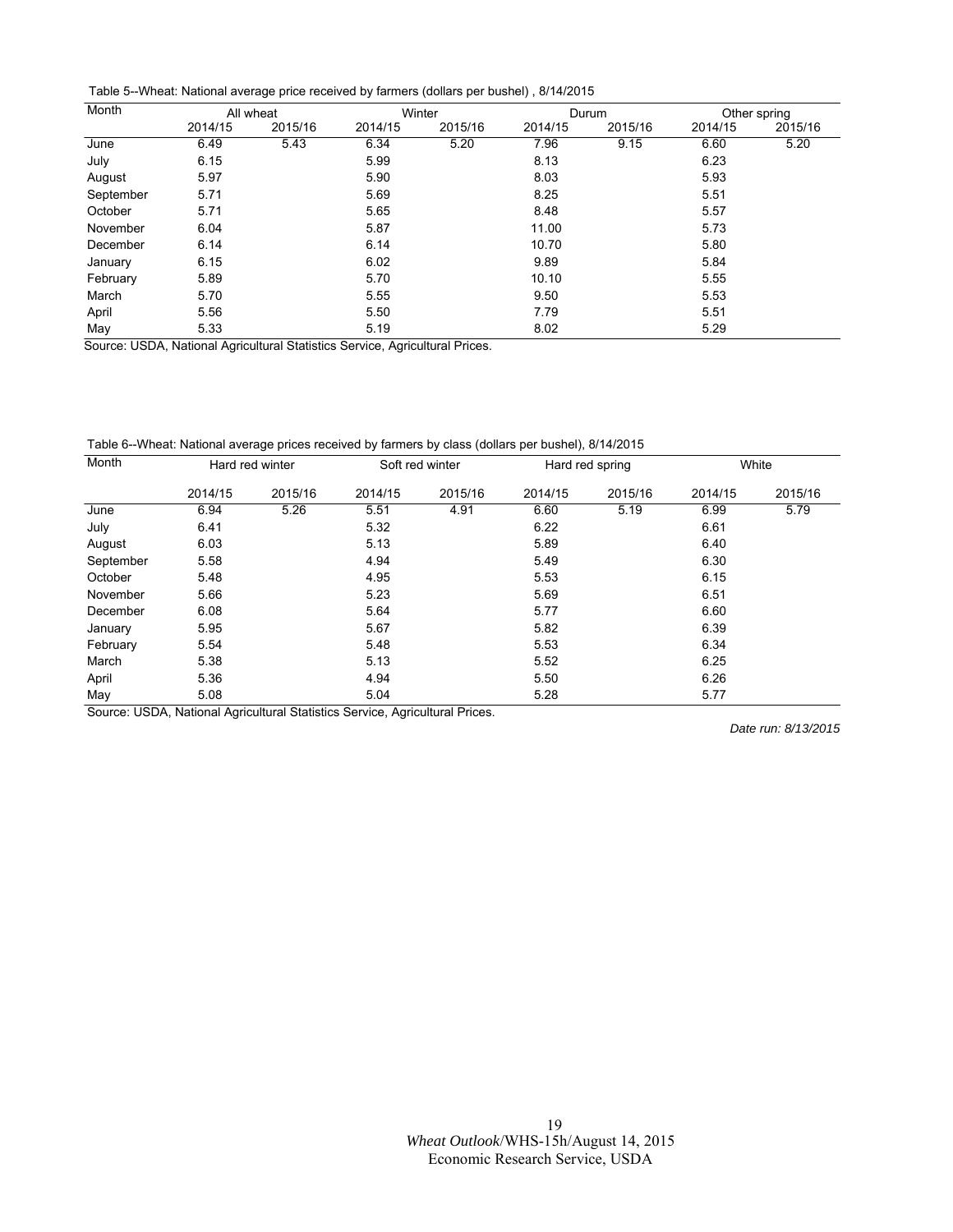|           | Table 7--Wheat: Average cash grain bids at principal markets, 8/14/2015                |                                |                                                           |                          |                                      |                                      |                                             |                                                         |  |
|-----------|----------------------------------------------------------------------------------------|--------------------------------|-----------------------------------------------------------|--------------------------|--------------------------------------|--------------------------------------|---------------------------------------------|---------------------------------------------------------|--|
|           | No. 1 hard red winter<br>(ordinary protein)<br>Kansas City, MO<br>(dollars per bushel) |                                | No. 1 hard red winter<br>(13% protein)<br>Kansas City, MO |                          |                                      | No. 1 hard red winter                | No. 1 hard red winter<br>(ordinary protein) |                                                         |  |
|           |                                                                                        |                                |                                                           |                          |                                      | (ordinary protein)                   |                                             |                                                         |  |
|           |                                                                                        |                                |                                                           | (dollars per bushel)     |                                      | Portland, OR<br>(dollars per bushel) |                                             | Texas Gulf, TX <sup>1</sup><br>(dollars per metric ton) |  |
|           |                                                                                        |                                |                                                           |                          |                                      |                                      |                                             |                                                         |  |
| Month     | 2014/15                                                                                | 2015/16                        | 2014/15                                                   | 2015/16                  | 2014/15                              | 2015/16                              | 2014/15                                     | 2015/16                                                 |  |
| June      | 8.23                                                                                   | --                             | 8.24                                                      | 6.27                     | 7.85                                 | 6.25                                 | 306.08                                      | 209.81                                                  |  |
| July      | 7.61                                                                                   | $\overline{\phantom{a}}$       | 7.53                                                      | --                       | 7.31                                 | --                                   | 280.54                                      | $-\!$                                                   |  |
| August    | 7.33                                                                                   | --                             | 7.41                                                      | --                       | 7.15                                 | --                                   | 263.27                                      |                                                         |  |
| September | 7.11                                                                                   | $\overline{\phantom{a}}$       | 7.23                                                      | --                       | 7.02                                 | $\overline{\phantom{a}}$             | 243.79                                      | --                                                      |  |
| October   | 7.35                                                                                   | $\overline{\phantom{a}}$       | 7.44                                                      | --                       | 7.32                                 | $\overline{\phantom{a}}$             | 245.26                                      |                                                         |  |
| November  | 7.20                                                                                   | $\overline{\phantom{0}}$       | 7.32                                                      | --                       | 7.26                                 | $\overline{\phantom{a}}$             | 257.94                                      |                                                         |  |
| December  | 7.54                                                                                   | --                             | 7.63                                                      | --                       | 7.38                                 | --                                   | 269.70                                      |                                                         |  |
| January   | 6.75                                                                                   | $\overline{\phantom{a}}$       | 6.73                                                      | --                       | 9.08                                 | $\overline{\phantom{a}}$             | 248.75                                      |                                                         |  |
| February  | 6.44                                                                                   | $\overline{\phantom{a}}$       | 6.48                                                      | --                       | 6.39                                 | $\overline{\phantom{a}}$             | 237.18                                      | --                                                      |  |
| March     | 6.46                                                                                   | $\overline{\phantom{a}}$       | 6.57                                                      | $\overline{\phantom{a}}$ | 6.47                                 | $\overline{\phantom{a}}$             | 230.75                                      |                                                         |  |
| April     | 6.22                                                                                   | $\overline{\phantom{a}}$       | 6.20                                                      | --                       | 6.25                                 | $\overline{\phantom{a}}$             | 223.59                                      |                                                         |  |
| May       | 6.18                                                                                   | --                             | 6.28                                                      |                          | 6.03                                 | --                                   | 215.13                                      |                                                         |  |
|           |                                                                                        | No. 1 dark northern spring     | No. 1 dark northern spring                                |                          |                                      | No. 1 dark northern spring           | No. 1 hard amber durum                      |                                                         |  |
|           |                                                                                        | $(13%$ protein)<br>Chicago, IL |                                                           | $(14%$ protein)          |                                      | (14% protein)                        |                                             | Minneapolis, MN                                         |  |
|           |                                                                                        | (dollars per bushel)           | Chicago, IL<br>(dollars per bushel)                       |                          | Portland, OR<br>(dollars per bushel) |                                      | (dollars per bushel)                        |                                                         |  |
|           |                                                                                        |                                |                                                           |                          |                                      |                                      |                                             |                                                         |  |
|           | 2014/15                                                                                | 2015/16                        | 2014/15                                                   | 2015/16                  | 2014/15                              | 2015/16                              | 2014/15                                     | 2015/16                                                 |  |
| June      | 8.33                                                                                   | 6.50                           | 9.00                                                      | 7.56                     | 8.39                                 | 7.48                                 | --                                          | $\overline{\phantom{a}}$                                |  |
| July      | 8.04                                                                                   | --                             | 8.66                                                      | $\overline{\phantom{a}}$ | 8.18                                 | $\overline{\phantom{a}}$             | $\overline{\phantom{a}}$                    | $\overline{\phantom{a}}$                                |  |
| August    | 7.57                                                                                   | --                             | 8.17                                                      | --                       | 7.94                                 | --                                   |                                             |                                                         |  |
| September | 7.02                                                                                   | $\overline{\phantom{a}}$       | 8.47                                                      | --                       | 8.34                                 | --                                   |                                             |                                                         |  |
| October   | 7.14                                                                                   | $\overline{\phantom{a}}$       | 8.11                                                      | --                       | 8.96                                 | $-$                                  | --                                          |                                                         |  |
| November  | 7.52                                                                                   | --                             | 8.50                                                      | --                       | 9.27                                 |                                      |                                             |                                                         |  |
| December  | 7.40                                                                                   | $\overline{\phantom{a}}$       | 8.22                                                      | --                       | 9.40                                 | --                                   |                                             |                                                         |  |
| January   | 6.83                                                                                   | $\overline{\phantom{a}}$       | 7.37                                                      | --                       | 8.38                                 | $\overline{\phantom{a}}$             | --                                          |                                                         |  |
| February  | 6.78                                                                                   | $\overline{\phantom{a}}$       | 7.51                                                      | --                       | 8.60                                 | --                                   |                                             |                                                         |  |
| March     | 6.79                                                                                   | $\overline{\phantom{a}}$       | 7.91                                                      | --                       | 8.64                                 |                                      |                                             |                                                         |  |
| April     | 6.40                                                                                   | $\overline{\phantom{a}}$       | 7.39                                                      | $\overline{\phantom{a}}$ | 8.17                                 | $-$                                  | --                                          |                                                         |  |
| May       | 6.44                                                                                   |                                | 7.62                                                      |                          | 7.45                                 |                                      |                                             |                                                         |  |
|           | No. 2 soft red winter                                                                  |                                | No. 2 soft red winter                                     |                          | No. 2 soft red winter                |                                      | No. 1 soft white                            |                                                         |  |
|           |                                                                                        | St. Louis, MO                  | Chicago, IL<br>(dollars per bushel)                       |                          |                                      | Toledo, OH                           | Portland, OR                                |                                                         |  |
|           |                                                                                        | (dollars per bushel)           |                                                           |                          | (dollars per bushel)                 |                                      | (dollars per bushel)                        |                                                         |  |
|           |                                                                                        |                                |                                                           |                          |                                      |                                      |                                             |                                                         |  |
|           | 2014/15                                                                                | 2015/16                        | 2014/15                                                   | 2015/16                  | 2014/15                              | 2015/16                              | 2014/15                                     | 2015/16                                                 |  |
| June      | 6.03                                                                                   |                                | 5.87                                                      | 5.17                     | 5.89                                 | 5.22                                 | 6.99                                        |                                                         |  |
| July      | 6.03                                                                                   | ÷                              | 5.30                                                      | --                       | 5.41                                 | $\overline{\phantom{a}}$             | 6.69                                        |                                                         |  |
| August    | 5.17                                                                                   | --                             | 5.34                                                      | --                       | 4.65                                 |                                      | 6.88                                        |                                                         |  |
| September | 4.13                                                                                   | --                             | 4.82                                                      |                          | 3.65                                 |                                      | 6.75                                        |                                                         |  |
| October   | 4.32                                                                                   | --                             | 5.04                                                      |                          | 5.13                                 |                                      | 6.79                                        |                                                         |  |
| November  | 6.16                                                                                   | --                             | 5.43                                                      | --                       | 5.44                                 | --                                   | 7.00                                        |                                                         |  |
| December  | 6.16                                                                                   | --                             | 6.21                                                      | --                       | 6.19                                 |                                      | 7.19                                        |                                                         |  |
| January   | 5.48                                                                                   | $\overline{\phantom{a}}$       | 5.56                                                      | --                       | 5.54                                 |                                      | 6.52                                        |                                                         |  |
| February  | 5.23                                                                                   | --                             | 5.19                                                      | --                       | 4.45                                 | --                                   | 6.49                                        |                                                         |  |
| March     | 5.15                                                                                   | --                             | 5.07                                                      | --                       | 517.00                               |                                      | 6.36                                        |                                                         |  |
| April     | 5.02                                                                                   | --                             | 5.02                                                      | --                       | 5.10                                 | --                                   | 6.23                                        |                                                         |  |
| May       | 4.90                                                                                   | --                             | 4.87                                                      | ——                       | 4.49                                 | $\overline{\phantom{a}}$             | 5.94                                        | $\hspace{0.05cm}$ – $\hspace{0.05cm}$                   |  |

Table 7--Wheat: Average cash grain bids at principal markets, 8/14/2015

-- = Not available or no quote. ؘؚ<br>ۣ

<sup>1</sup> Free on board.

Date run: 8/13/2015 Source: USDA, Agricultural Marketing Service, State Grain Reports, http://www.ams.usda.gov/AMSv1.0/ams.fetchTemplateData.do? [template=TemplateS&navID=MarketNewsAndTransportationData&leftNav=MarketNewsAndTransportationData&page=LSMarketNewsPa](http://www.ams.usda.gov/AMSv1.0/ams.fetchTemplateData.do?template=TemplateS&navID=MarketNewsAndTransportationData&leftNav=MarketNewsAndTransportationData&page=LSMarketNewsPageStateGrainReports) geStateGrainReports.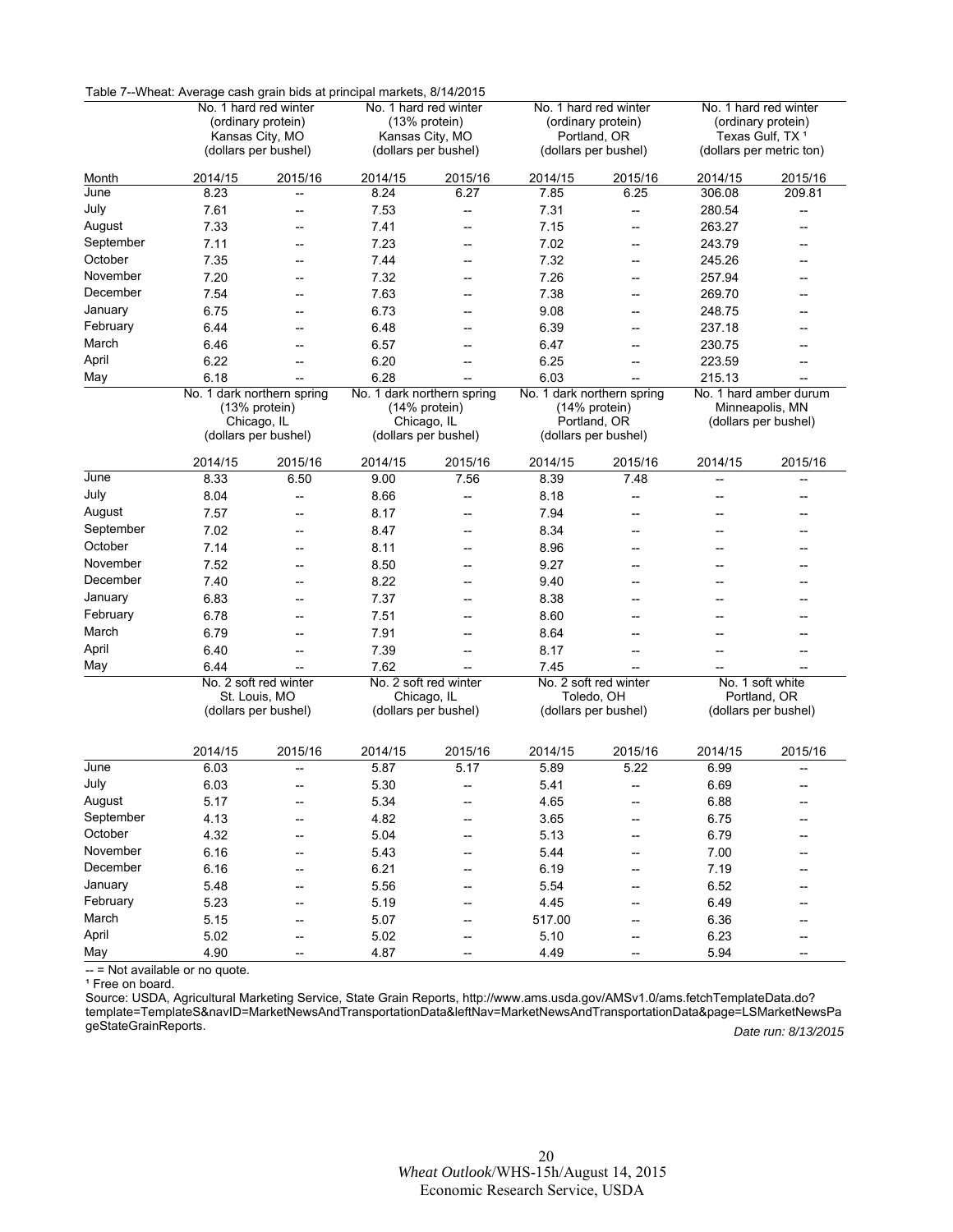Table 8--Wheat: U.S. exports and imports for last 6 months (1,000 bushels), 8/14/2015

|         |                                 | Jan    | Feb    | Mar    | Apr    | May    | Jun    |
|---------|---------------------------------|--------|--------|--------|--------|--------|--------|
| Item    |                                 | 2015   | 2015   | 2015   | 2015   | 2015   | 2015   |
| Exports | All wheat grain                 | 54.751 | 64.226 | 72,310 | 65.986 | 65.699 | 59,459 |
|         | All wheat flour <sup>1</sup>    | 1.088  | 1.297  | 1.515  | 1.049  | 1.314  | 1,386  |
|         | All wheat products <sup>2</sup> | 645    | 625    | 674    | 661    | 560    | 583    |
|         | Total all wheat                 | 56.485 | 66.148 | 74,498 | 67.696 | 67,573 | 61,428 |
| Imports | All wheat grain                 | 8.382  | 7.812  | 10.720 | 8.397  | 6.590  | 7.529  |
|         | All wheat flour <sup>1</sup>    | 1.176  | 1.172  | 1.228  | 1.321  | 1.200  | 1.514  |
|         | All wheat products <sup>2</sup> | 1.648  | 1.485  | 1.800  | 1.574  | 1.757  | 1,865  |
|         | Total all wheat                 | 11.205 | 10.469 | 13,749 | 11,292 | 9,547  | 10,908 |

Totals may not add due to rounding.

<sup>1</sup> Expressed in grain-equivalent bushels. Includes meal, groats, and durum.

 $\texttt{^{2}}$  Expressed in grain-equivalent bushels. Includes bulgur, couscous, and selected categories of pasta.

Source: U.S. Department of Commerce, U.S. Census Bureau, Foreign Trade Statistics; and USDA, Economic Research Service calculations using Census trade statistics.